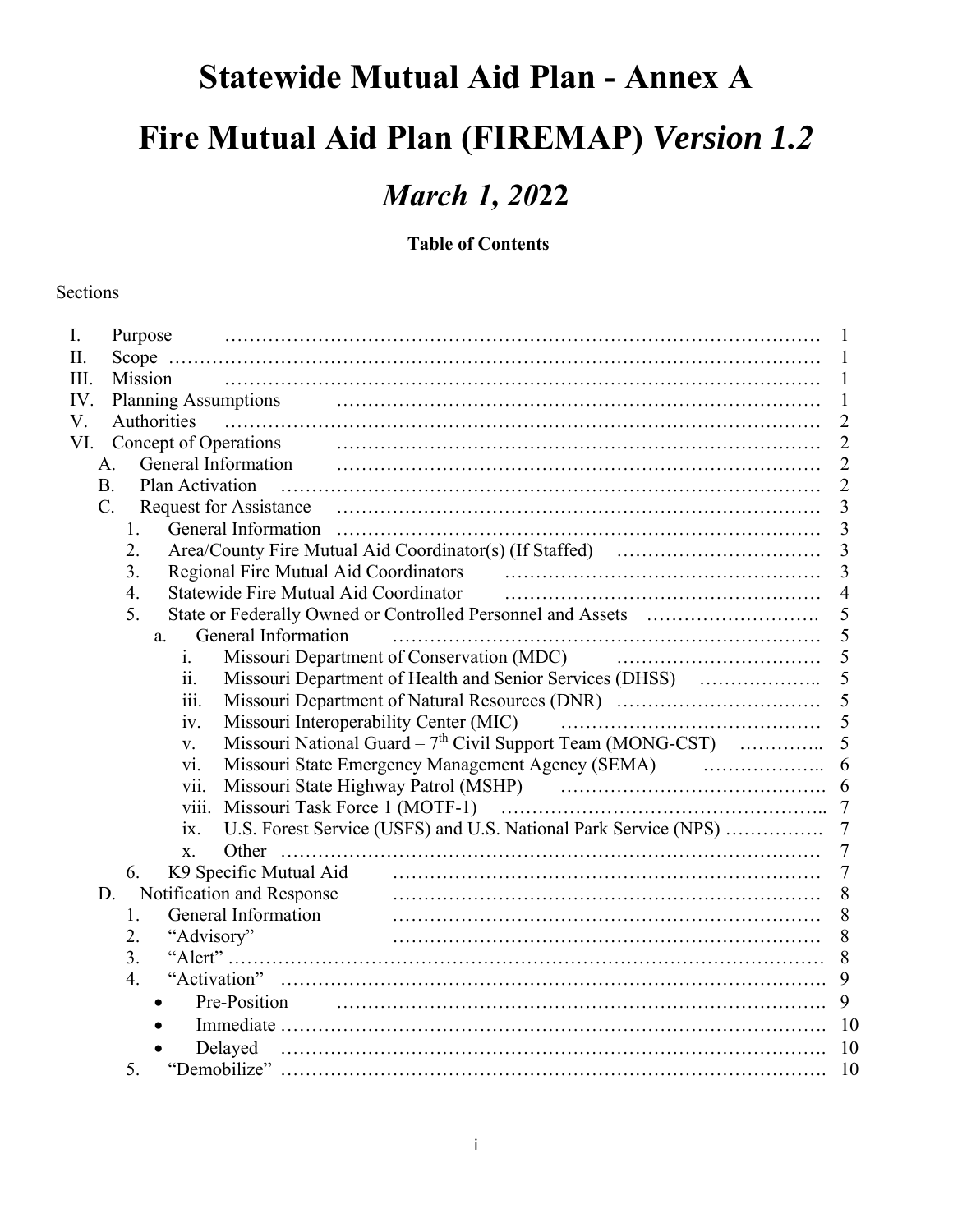| Ε.<br>Management and Coordination                                                                                                                                                                                                    |     |
|--------------------------------------------------------------------------------------------------------------------------------------------------------------------------------------------------------------------------------------|-----|
| 1.                                                                                                                                                                                                                                   | -11 |
| 2.                                                                                                                                                                                                                                   |     |
| a.                                                                                                                                                                                                                                   |     |
| b.                                                                                                                                                                                                                                   |     |
| c.                                                                                                                                                                                                                                   |     |
| 3.                                                                                                                                                                                                                                   |     |
| Documentation<br>4.                                                                                                                                                                                                                  |     |
| Declination<br>$\mathcal{F}$                                                                                                                                                                                                         | 15  |
| $F_{\cdot}$<br>EMAC                                                                                                                                                                                                                  | -15 |
|                                                                                                                                                                                                                                      |     |
| Department of Public Safety (and according to the settlement of Public Safety (and according to the settlement of Public Safety<br>A.                                                                                                |     |
| B.                                                                                                                                                                                                                                   |     |
| $C_{\cdot}$                                                                                                                                                                                                                          |     |
| D.                                                                                                                                                                                                                                   |     |
| Area/County Fire Mutual Aid Coordinators (and the continuum of the Mutual Aid Coordinators (and the continuum of the continuum of the continuum of the continuum of the continuum of the continuum of the continuum of the con<br>Ε. |     |
| <b>Local Representation</b><br>F.                                                                                                                                                                                                    | 18  |
| G.                                                                                                                                                                                                                                   |     |
| Н.                                                                                                                                                                                                                                   |     |
| VIII. Plan Update and Maintenance                                                                                                                                                                                                    | 19  |

### Appendices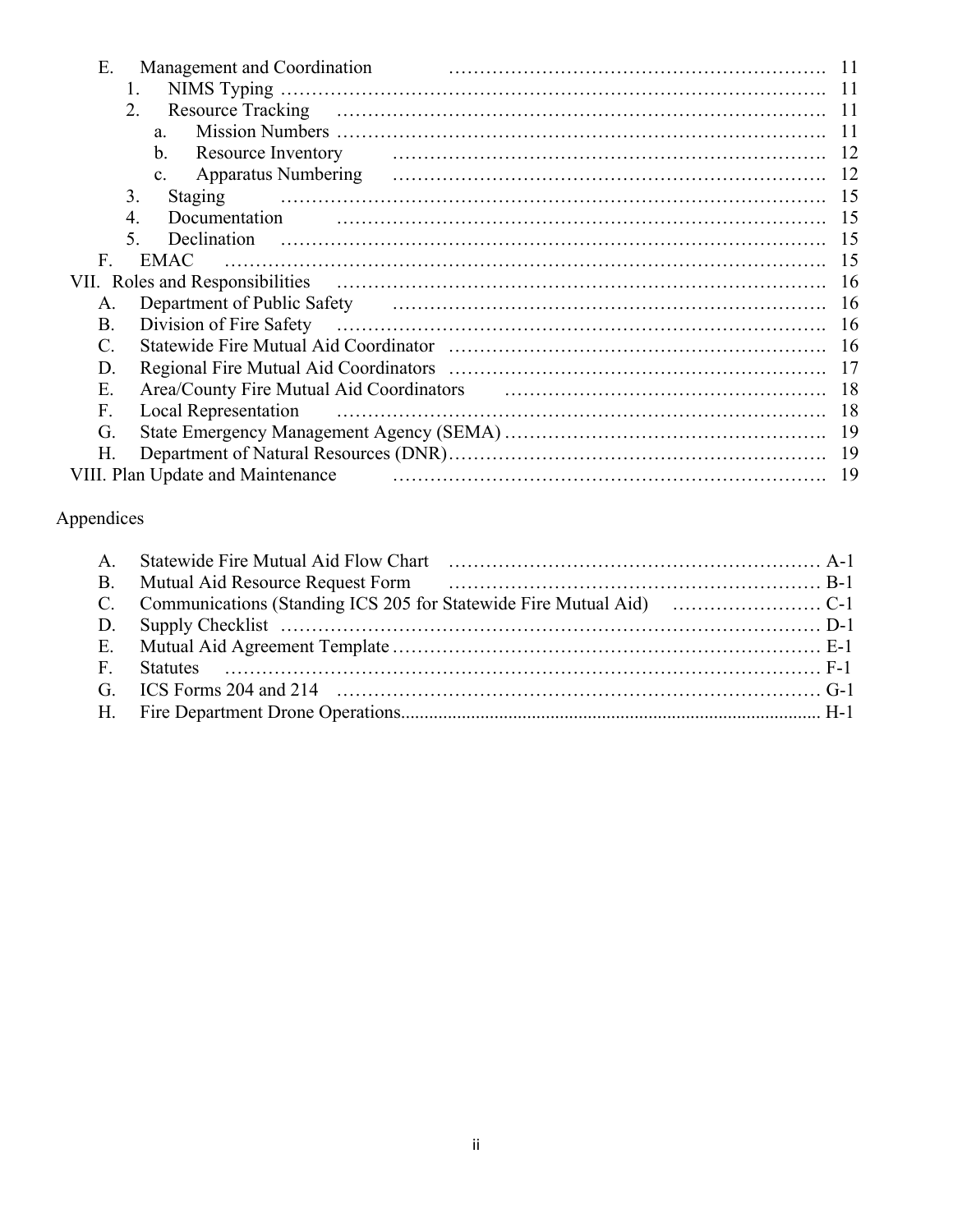### **Annex A**

## **Fire Mutual Aid Plan (FIREMAP)**

### I. Purpose

A. The purpose of Annex A is to coordinate and support the identification, deployment, transportation and demobilization of Fire Mutual Aid resources (to include fire suppression, technical rescue, search and rescue, hazardous materials, and K-9) utilized during large scale events, expanding incidents and/or localized incidents when additional resources are needed.

#### II. Scope

- A. The FIREMAP is a component of an all hazards system for allocation, mobilization, and deployment of Fire Mutual Aid resources in response to local incidents that requires more resources than those available under any existing inter-jurisdictional mutual aid agreement, especially in response to a major disaster where assistance needs to be provided from one area or region of the state to another.
- B. This plan is designed to augment the available resources during time of emergency or significant event. Nothing in the plan supersedes or prevents the development and use of local mutual aid agreements or operational plans between agencies and other parties.
- C. The plan encompasses all jurisdictions and providers unless they opt out by resolution.
- III. Mission
	- A. Annex A is a plan which facilitates the coordination of Fire Mutual Aid resources in order to minimize human suffering, save lives and conserve property.
- IV. Planning Assumptions
	- A. Priority will be given to saving lives and protecting property, in that order.
	- B. The State may offer a provision of assistance if there are indications that the local resources may become overwhelmed.
	- C. The state is subject to natural and man-made disaster which many impact Fire Mutual Aid resources.
	- D. Threats and Hazards identified in the state THIRA and codified in the Missouri Hazard Mitigation Plan continue to outline urban/structural and wildfire as continued threats to Missouri.
	- E. A single jurisdiction may not have enough resources to coordinate and manage emergency/disaster events.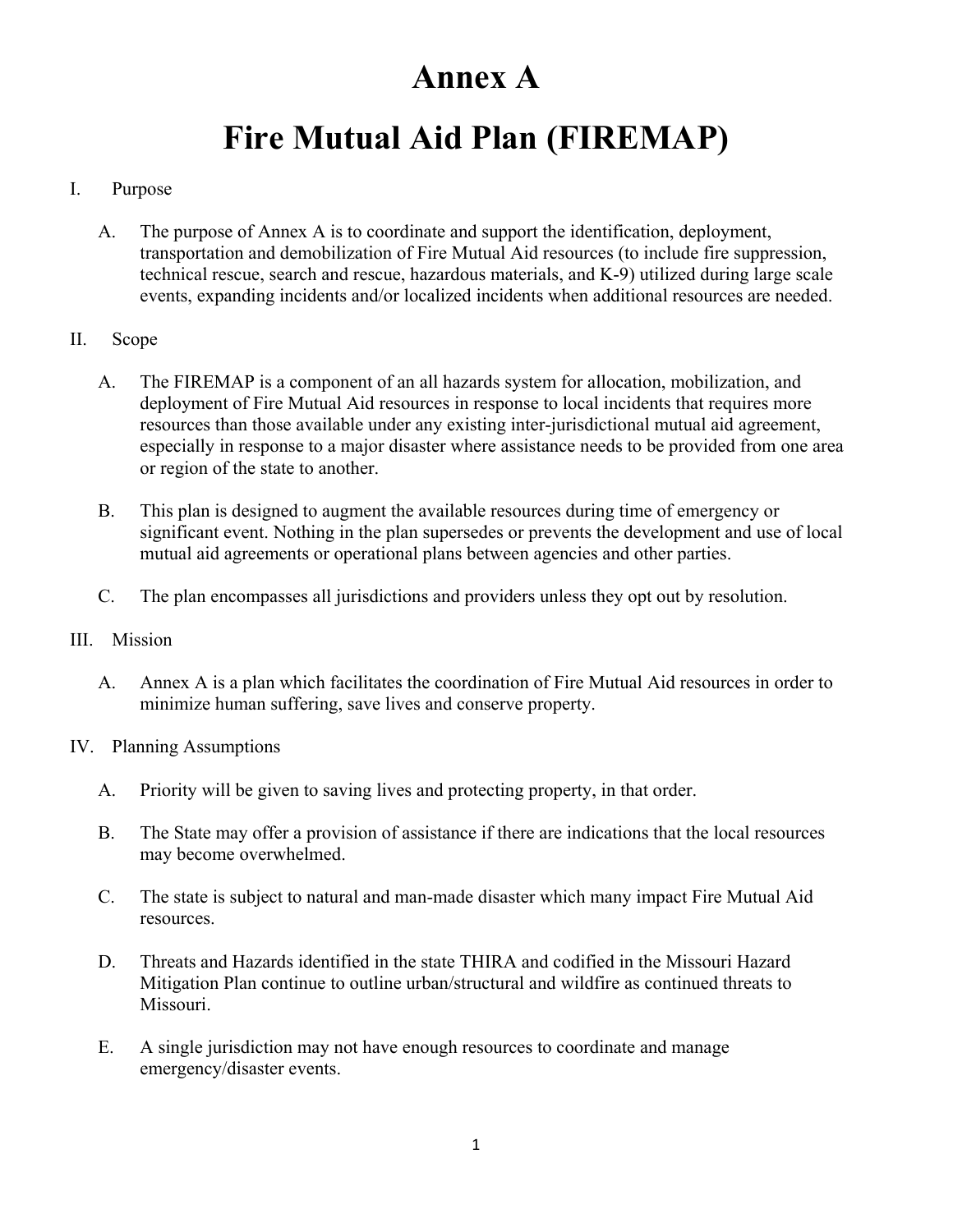- F. Information sharing and the coordination processes exist between all functional areas of Missouri Mutual Aid System.
- G. The Fire Mutual Aid Coordinator (DFS), EMS Mutual Aid Coordinator (DHSS), All-Hazards Mutual Aid Coordinator (SEMA), and ESF lead agencies will build/sustain systems together and will make every effort to maintain visibility between all disciplinary coordinators and route requests for resources accordingly.
- H. The Statewide Fire Mutual Aid Coordinator, along with the Regional and Area/County Coordinators, will make attempts to build Strike Team and Task Forces of various types where possible, to enhance deployment capabilities and streamline the deployment process.
- V. Authorities
	- A. Statutes
		- 1. See Appendix F for:
			- a. Chapter 44 RSMo
			- b. Chapter 320 RSMo
	- B. NIMS Resource Typing
		- 1. Resource requests should be based on the Federal NIMS typing system (Tier 1), or Tier 2, Missouri typing (if defined and established), with the exception of such resources that cannot be typed. NIMS typing can be found at: https://rtlt.preptoolkit.fema.gov/Public
- VI. Concept of Operations
	- A. Fire Mutual Aid includes all public and participating private entities furnishing fire suppression and related activities, such as fire prevention, rescue, hazardous material response, or special operations (i.e. search and rescue, K9 services, etc.) within the state and all agencies and departments of state government which provide these same services. In the event of a major emergency or a state-wide disaster, all fire protection agencies become an organizational part of the system.
	- B. Plan Activation
		- 1. When additional resources are needed by the local Incident Commander, Regional Fire Mutual Aid Coordinator, Statewide Fire Mutual Aid Coordinator, or the State, mutual aid resources will be requested to support local operations.
		- 2. These resources shall be requested according to the FIREMAP by notification of the County/Area, Regional, and/or Statewide Fire Mutual Aid Coordinator or Coordination Center (including a Multi-Agency Coordination Center or the State Emergency Operations Center). **For requests of assistance from State or Federal personnel or assets, refer to section VI.C.5., below.**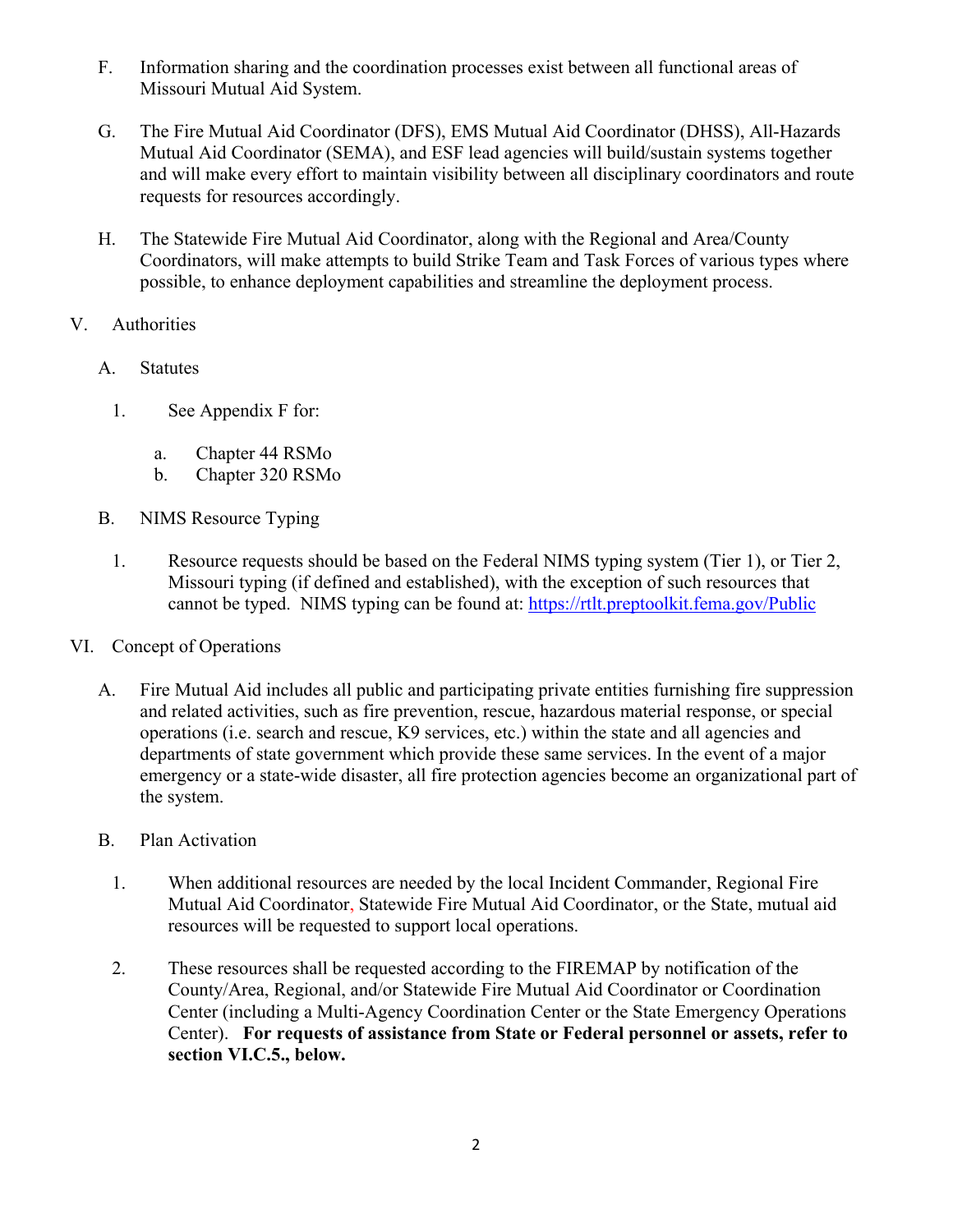- 3. Command and control of the incident will remain the responsibility of the local jurisdiction. Any and all assistance that is requested and responds will be there to assist the requesting jurisdiction and its leaders.
- 4. The assisting agency has the responsibility to ensure that the equipment and personnel meet the requirements of the mission request.
- C. Request for Assistance
	- 1. Fire Mutual Aid resource requests may be received from multiple platforms including but not limited to: phone, fax, or computer/mobile device applications. When the State Emergency Operations Center (SEOC) is activated, and incidents require state coordination and support, the state will formalized the resource request by its input into WebEOC.
	- 2. Area/County Fire Mutual Aid Coordinator(s) (If Staffed) will upon notification:
		- a. Perform a Rapid Needs Assessment to determine area of impact, scope, magnitude, time, and resources.
		- b. Lean forward to anticipate resource needs for future operational periods.
		- c. Activate the FIREMAP as necessary.
		- d. Notify and brief the Regional Coordinator and maintain coordination and communications between all levels of coordination from local to state.
		- e. Resource requests should be based on the Federal NIMS typing system (Tier 1), or Tier 2, Missouri typing (if defined and established), with the exception of such resources that cannot be typed.
		- f. If supported by state statutes: any entity or individual that holds a license, certificate, or other permit issued by a participating political subdivision, public safety agency, or state shall be deemed licensed, certified, or permitted in the requesting political subdivision or public safety agency's jurisdiction for the duration of the emergency. State to state reciprocity of licenses is granted on a case by case basis. For specific information per discipline, refer to discipline-specific annex.
		- g. In the absence of an Area/County Coordinator, notification will go directly to the Regional Coordinator.
	- 3. Regional Fire Mutual Aid Coordinator(s) will upon notification:
		- a. Once a County or Area Coordinator determines that they have additional resource needs, they make requests through the appropriate Regional Coordinator(s).
		- b. Perform a Rapid Needs Assessment to determine area of impact, scope, magnitude, time, and resources.
		- c. Lean forward to anticipate resource needs for future operational periods.
		- d. Further activate the FIREMAP as necessary.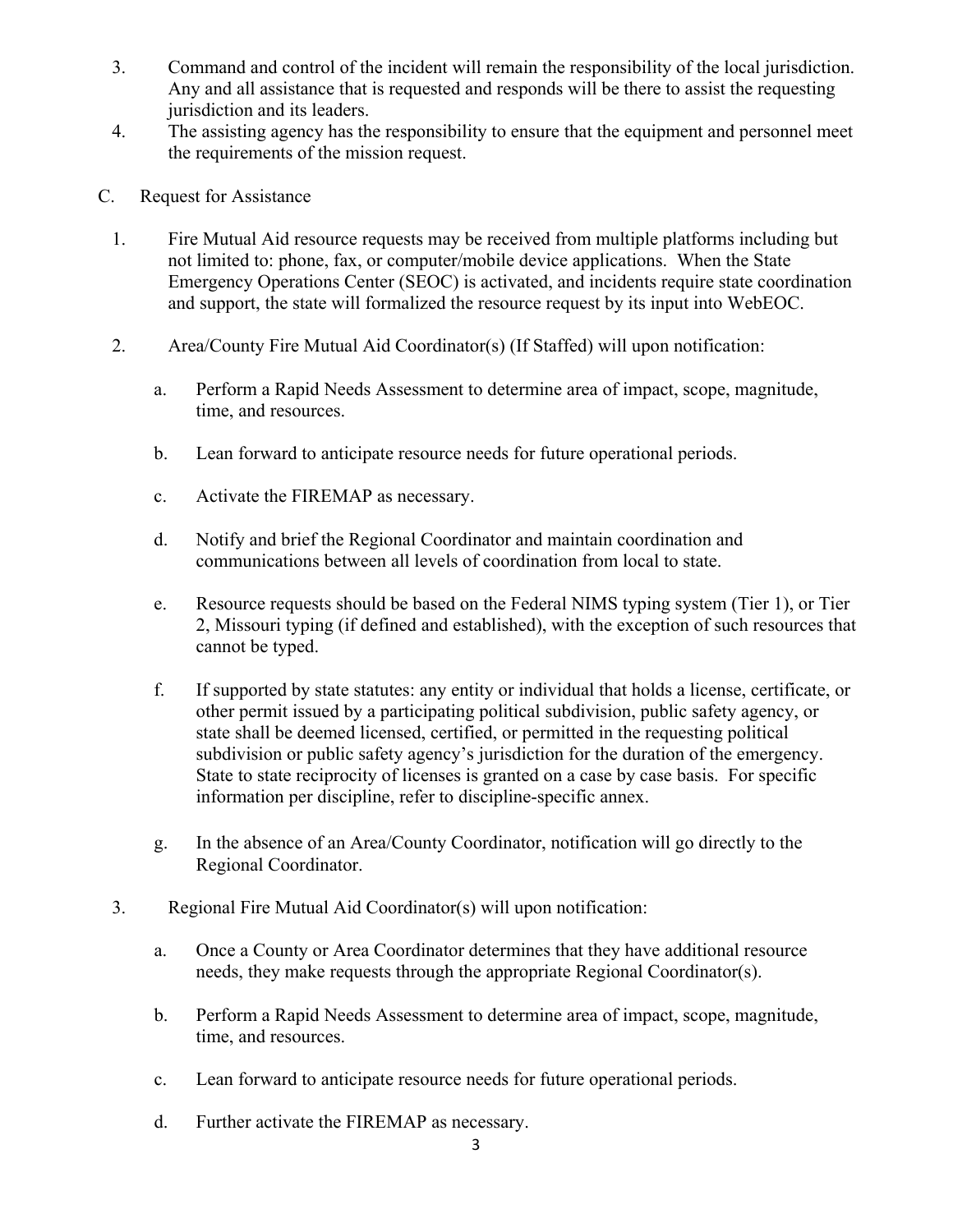- e. Notify the Statewide Coordinator and maintain coordination and communications between all levels of coordination from local to state.
- f. When multiple disciplines are involved the Regional Coordinators should collaborate and consider establishment of a Multi-Agency Coordination Center (MACC).
	- i. The makeup of a MACC should be determined by agency officials through the local Emergency Operations Plan.
- g. If a strike team or task force is deployed, it is recommended that an advance team be deployed. If multiple strike teams or task forces are deployed then it is recommended that an Incident Support Team (IST) be deployed.
- h. An advance team or IST may be deployed to support state resources and will support local Incident Command (IC) as requested.
- 4. Statewide Fire Mutual Aid Coordinator will upon notification:
	- a. Once a Regional Coordinator determines that they have additional resource needs, they make requests through the Statewide Coordinator.
	- b. Perform a Rapid Needs Assessment to determine area of impact, scope, magnitude, time, and resources.
	- c. Lean forward to anticipate resource needs for future operational periods.
	- d. Further activate the FIREMAP as necessary.
	- e. Notify the SEMA Watch Center and/or SEOC and the State Fire Marshal and maintain coordination and communications between all levels of coordination from local to state.
	- f. When multiple disciplines are involved the Statewide Coordinator should collaborate and consider establishment of a Multi-Agency Coordination Center (MACC) and/or recommending activation of the State Emergency Operations Center (SEOC) and act as discipline liaison to the SEOC, if activated.
		- i. The makeup of a MACC should be determined by agency officials through the local Emergency Operations Plan and the activation of the SEOC should be determined by SEMA officials through the State Emergency Operations Plan.
	- g. If a strike team or task force is deployed, it is recommended that an advance team be deployed. If multiple strike teams or task forces are deployed then it is recommended that an Incident Support Team (IST) be deployed.
	- h. An advance team or IST may be deployed to support state resources and will support local Incident Command (IC) as requested.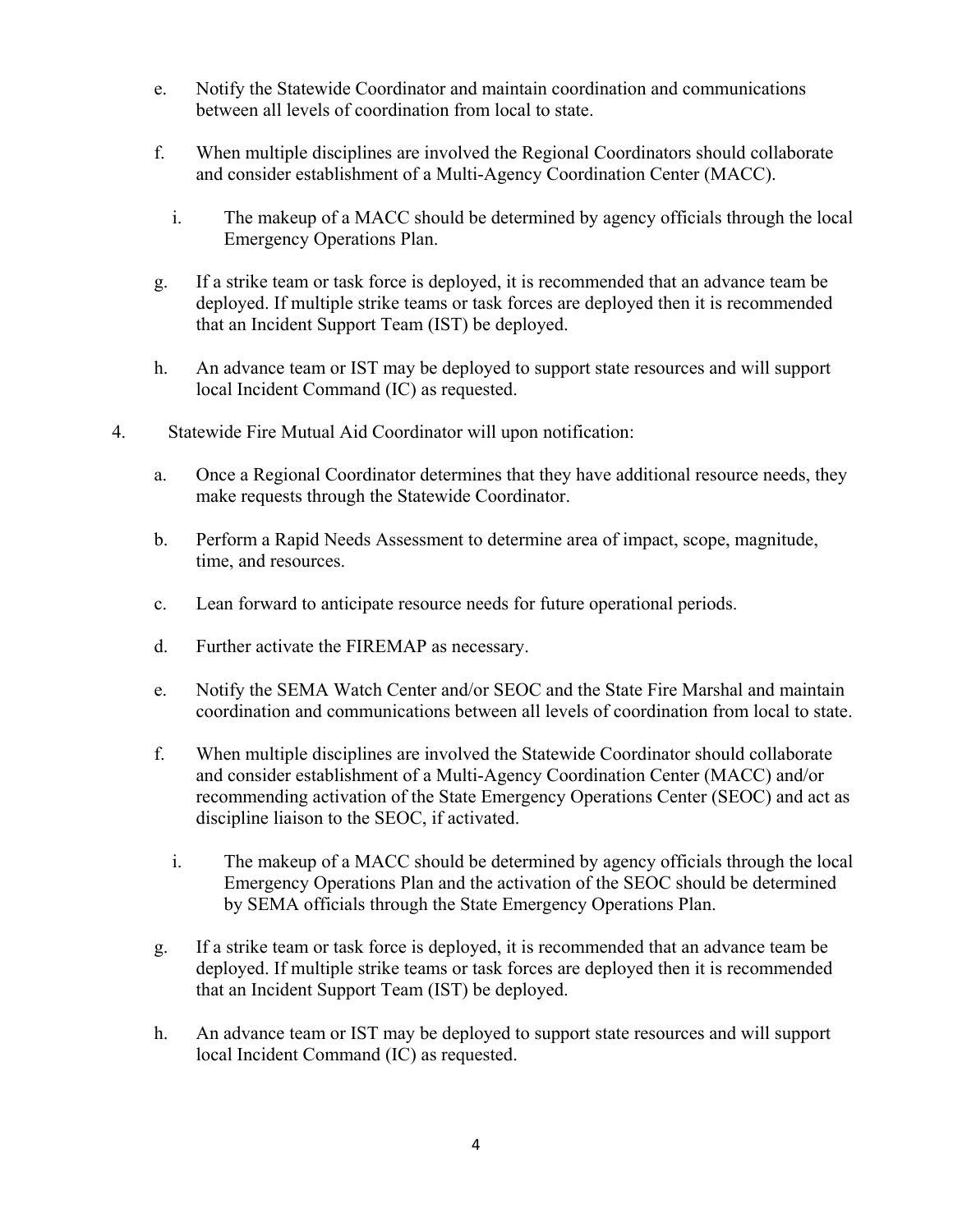- 5. State or Federal owned or controlled personnel and assets, and request thereof:
	- a. Any, and all requests for State and/or Federal personnel or assets can always be requested by contacting the Regional and/or Statewide Mutual Aid Coordinator. During an activation of the SEOC, these resources should be requested through the appropriate ESF. However, during day-to-day operations, there are numerous resources that would simply be obtained by local mutual aid requests. Specific information for some of these resources are as follows:
		- i. Missouri Department of Conservation (MDC) (ESF's #4 and #9)
			- 1. For State assistance from MDC for a wildfire incident, the local 911/Dispatch Center (not personnel in the field) must contact local MDC personnel in the agency's area. If the agency is not in the proclamation boundaries of the USFS, the same procedure would apply for assistance from USFS/NPS. Assistance could also be obtained by contacting the Regional or Statewide Fire Mutual Aid Coordinator.
			- 2. For State assistance from MDC for a water rescue incident, the local 911/Dispatch Center (not personnel in the field) must contact local MDC personnel in the agency's area. Assistance could also be obtained by contacting the Regional or Statewide Fire Mutual Aid Coordinator.
		- ii. Missouri Department of Health and Senior Services (DHSS) (ESF #8)
			- 1. For State assistance with EMS, or any other health related mutual aid request, contact the Emergency Response Center (ERC) at (800) 392-0272 or drms@health.mo.gov. For EMS, specifically, contact can also be made with a Regional or Statewide Fire Mutual Aid Coordinator, which can reach the Statewide EMS Mutual Aid Coordinator.
	- iii. Missouri Department of Natural Resources (DNR) (ESF #10)
		- 1. For State assistance with a Hazardous Materials Incident, outside of the coordination of HazMat Teams through mutual aid, contact can be made with the Environmental Emergency Response (EER) / Spill Line at (573) 634-2436.
	- iv. Missouri Interoperability Center (MIC) (ESF #2)
		- 1. For State assistance with Communications Support, contact can be made with the MIC 24/7 Help Desk by calling 855-4-MOSWIN (466-7946) and/or email moswin.sysadmin@dps.mo.gov.
	- v. Missouri National Guard  $7<sup>th</sup>$  Civil Support Team (MONG-CST) (ESF #10)
		- 1. For a request for CBRNE/HazMat assistance from the  $7<sup>th</sup>$  CST, a call to the CST Commander from the Incident Commander is the most desirable method of contact. If the Commander cannot be reached, then a call to the CST Operations Cell should follow. These contacts will allow the CST to ask questions, validate the details of the mission, and prepare for deployment. Once the CST is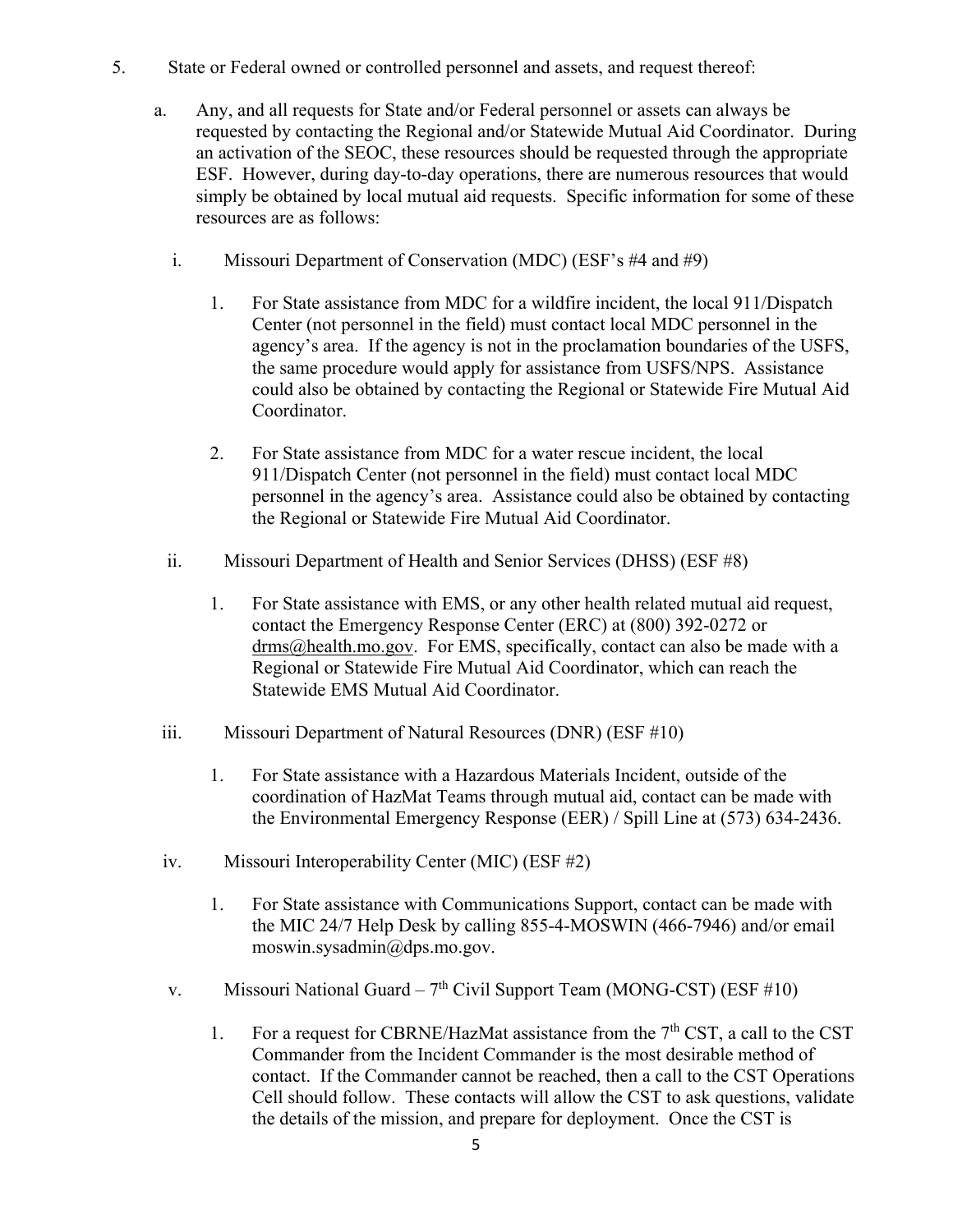notified, they will make contact with the SEMA Watch Center for final coordination on the response.

- a. Contacts for the CST are:
	- i. CST Commander: (573) 774-9800
	- ii. CST Operations Cell: (573) 774-9792
- 2. Alternatively, an agency can start by contacting the SEMA Watch Center at (573) 526-9100, and SEMA personnel will start the coordination with the CST.
- 3. In either case, it is mandatory that SEMA be contacted and involved to validate the response from the  $7<sup>th</sup>$  CST.
- vi. Missouri State Emergency Management Agency (SEMA) (SEOC OPS)
	- 1. For the request of an IST/IMT or any other general assistance from SEMA, you can contact the SEMA Watch Center at (573) 526-9100, or contact the appropriate Regional SEMA Coordinator. A list of SEMA Regional Coordinators can be found on the SEMA website at: https://sema.dps.mo.gov/programs/area\_coordinator.php.
- vii. Missouri State Highway Patrol (ESF #13)
	- 1. All MSHP assets are, organically, Law Enforcement/ESF #13 assets until coordinated to be deployed for use under Fire (ESF #4) or Rescue (ESF #9). If needed for Law Enforcement use or higher priority mission, these assets could be recalled back to Law Enforcement/ESF #13. Proper coordination needs to take place with these resources.
	- 2. Marine Division
		- a. Water Search and Rescue (SAR) Capability: Contact local Troop Headquarters with additional follow-up notification to Regional or Statewide Fire Mutual Aid Coordinator.
	- 3. Explosives Disposal Unit

a. Contact Troop F Headquarters at (573) 751-1000. Troop F personnel will coordinate the contact of the Unit and they will, in turn, coordinate response from MSHP or any suitable partner agency as needed.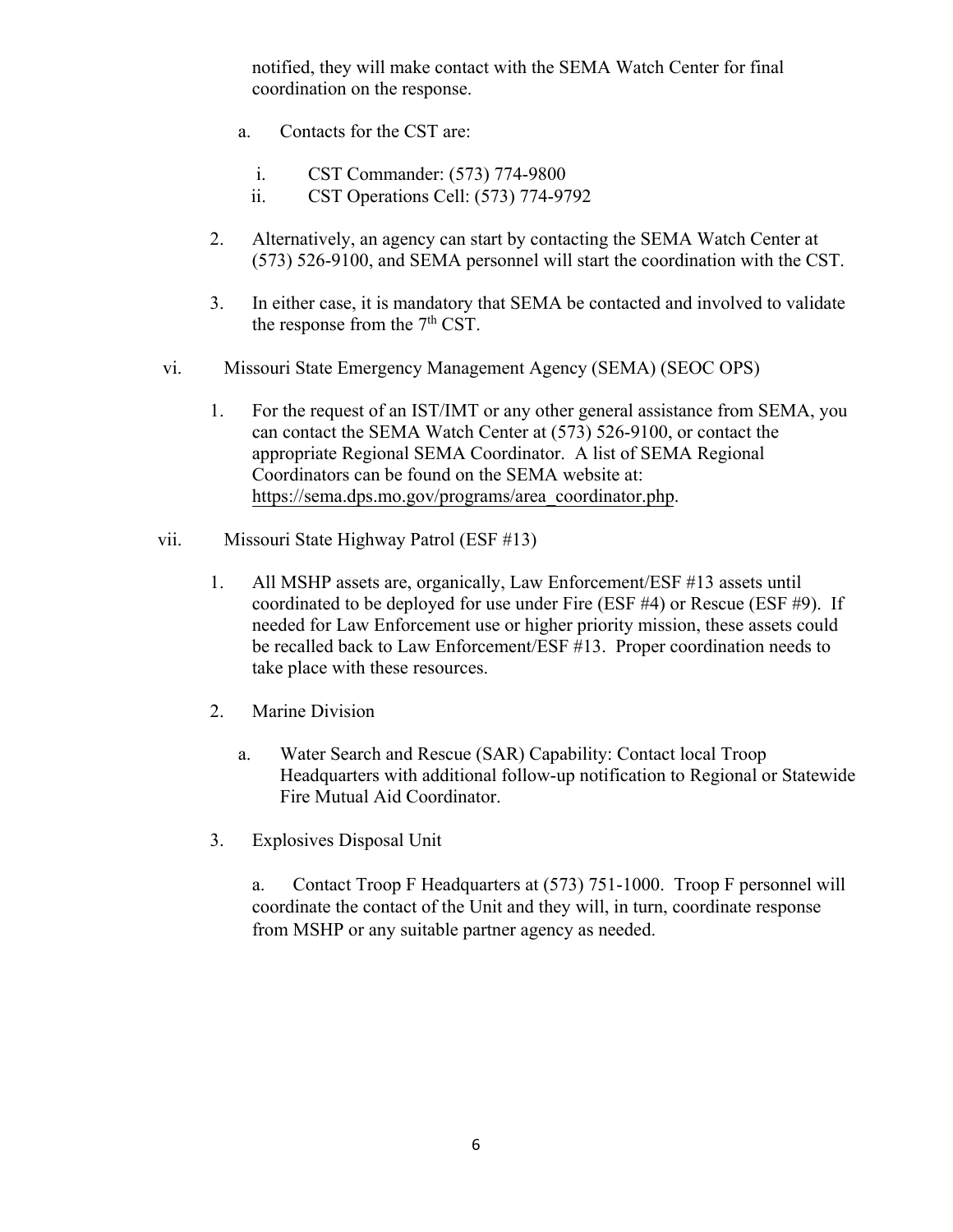- viii. Missouri Task Force 1 (MOTF-1) (ESF #9)
	- 1. MOTF-1 is a Federal Urban Search and Rescue (USAR) Task Force that is managed by the Boone County Fire Protection District and is one of 28 Federal USAR Teams in the United States. As this is a Federal Resource, to request MOFT-1, SEMA must be contacted. This can be done by contacting your Regional and/or Statewide Fire Mutual Aid Coordinator who would then contact SEMA, or by calling the SEMA Watch Center at (573) 526-9100. You can also contact MOTF-1 directly, by calling Boone County Joint Communications at (573) 442-6131. They would in-turn contact SEMA in regards to the request.
	- ix. U.S. Forest Service (USFS) and U.S. National Park Service (NPS) (ESF #4)
		- 1. USFS and NPS have a Statewide Master Agreement with MDC to provide fire protection within their proclamation boundaries. Any agency within these boundaries can all the Missouri-Iowa Coordination Center (MOCC) directly, with a request for assistance. Any agency outside of these boundaries can contact MDC, or the Statewide Fire Mutual Aid Coordinator (through their Regional Coordinator) to request a response from USFS or NPS. The MOCC can be reached 24/7 at (573) 341-7449 (after hours may be directed to the Duty Officer on call).
	- x. Other
		- 1. Any request for assistance from any other State or Federal partner not listed above should be forwarded to the Regional and/or Statewide Mutual Aid Coordinator for coordination.
- 6. K9 Specific Mutual Aid
	- a. Canine detection teams are not universally associated with governmental public safety agencies. There also exists no state agency in Missouri with direct oversight or certifying authority for canine assets.
	- b. Whereas the Division of Fire Safety is tasked as the lead agency in the State Emergency Operation Plan for Emergency Support Function (ESF) 9 – Search and Rescue, the plan for mobilizing canine search assets is incorporated into the functions of overall mutual aid coordination.
	- c. The assets that will be utilized within the plan include canine teams that have provided information to the Division of Fire Safety by submitting K9 Mutual Aid Registration Form and subsequent updates.
	- d. When a request is received for canine mutual aid resources, the Area/County, Regional, or State Mutual Aid Coordinator will consult the list of registered canine/handler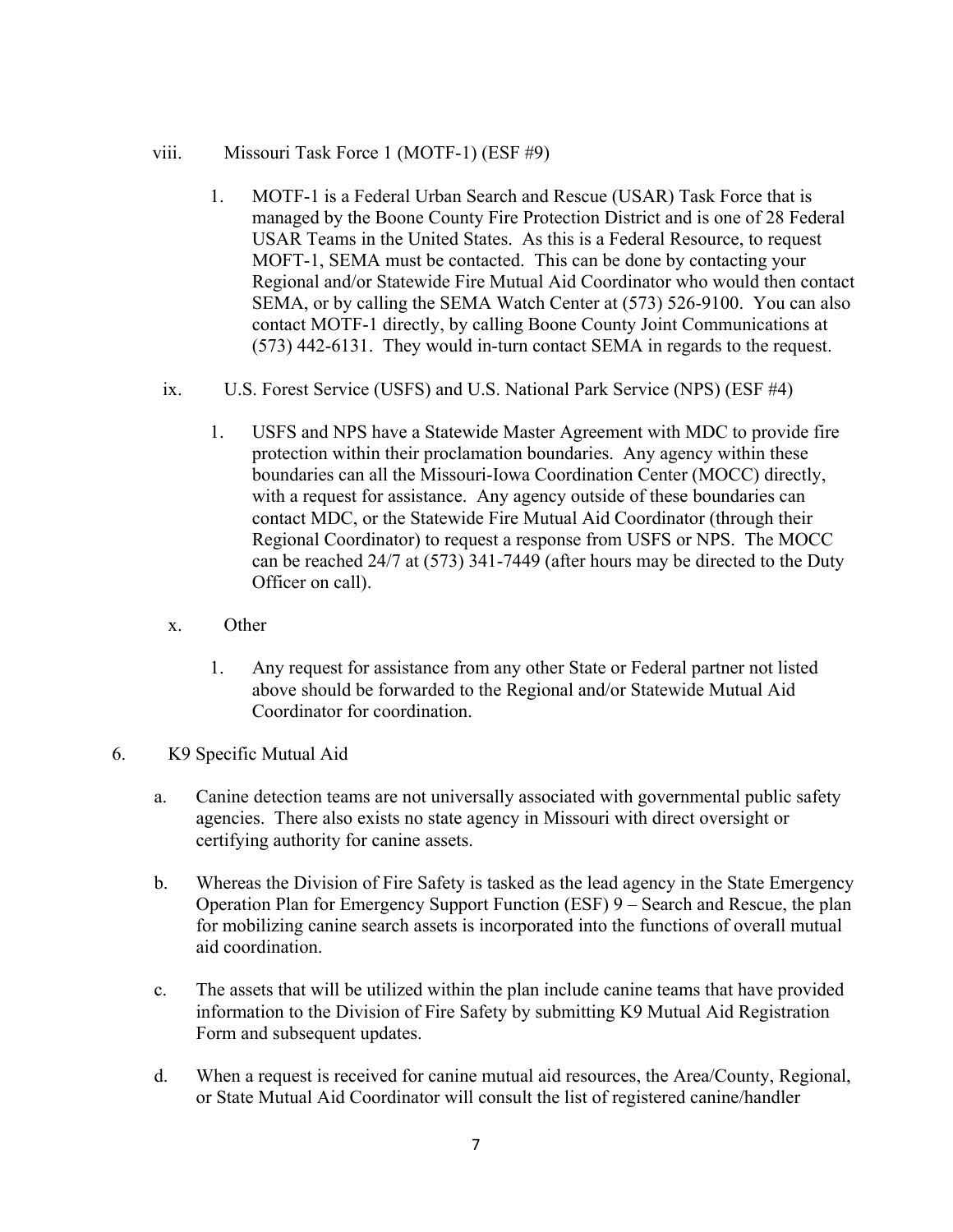resources and fill the request for the requestor, based on criteria applicable to the mission.

i. Applicable criteria shall include, but is not limited to: typing, qualifications, and certifications, geographic distance from the incident, response time, and logistical constraints.

### e. THE FINAL RESOURCE SELECTION IS DETERMINED BY THE REQUESTOR.

- D. Notification and Response
	- 1. The **NOTIFICATION** level will be based on the request and needs of the incident. The different levels are as follows:
		- a. Mutual Aid Advisory Notice
		- b. Mutual Aid Alert Notice
		- c. Mutual Aid Activation Order
			- i. Pre-Position Response
			- ii. Immediate Response
		- iii. Delayed Response
		- d. Demobilization Order
	- 2. Mutual Aid Advisory Notice or **"Advisory"**
		- a. Upon the occurrence of a significant and/or impending event, Coordinators may issue an Advisory to State, Regional, Area, and County Coordinators or resources. This Advisory can come from whichever level of coordination is the most appropriate and can be disseminated both up and down the chain of notification to other coordinators. The Advisory is for **informational purposes only** and does not constitute a directive to begin any mobilization activities. The following information should be included in a Mutual Aid Advisory Notice as it becomes known:
			- i. Type of event
			- ii. Location
			- iii. Magnitude
			- iv. Weather conditions
	- 3. Mutual Aid Alert Notice or **"Alert"**
		- a. If resources have a probability of being requested within the next 24 hours, coordinators may issue an Alert to State, Regional, Area, or County Coordinators or resources. This Alert should enable the requested resource to have more rapid response times if given a request of activation. Alerts can be issued in advance of a request for activation to preposition resources, immediate response, or delayed response. The requested resources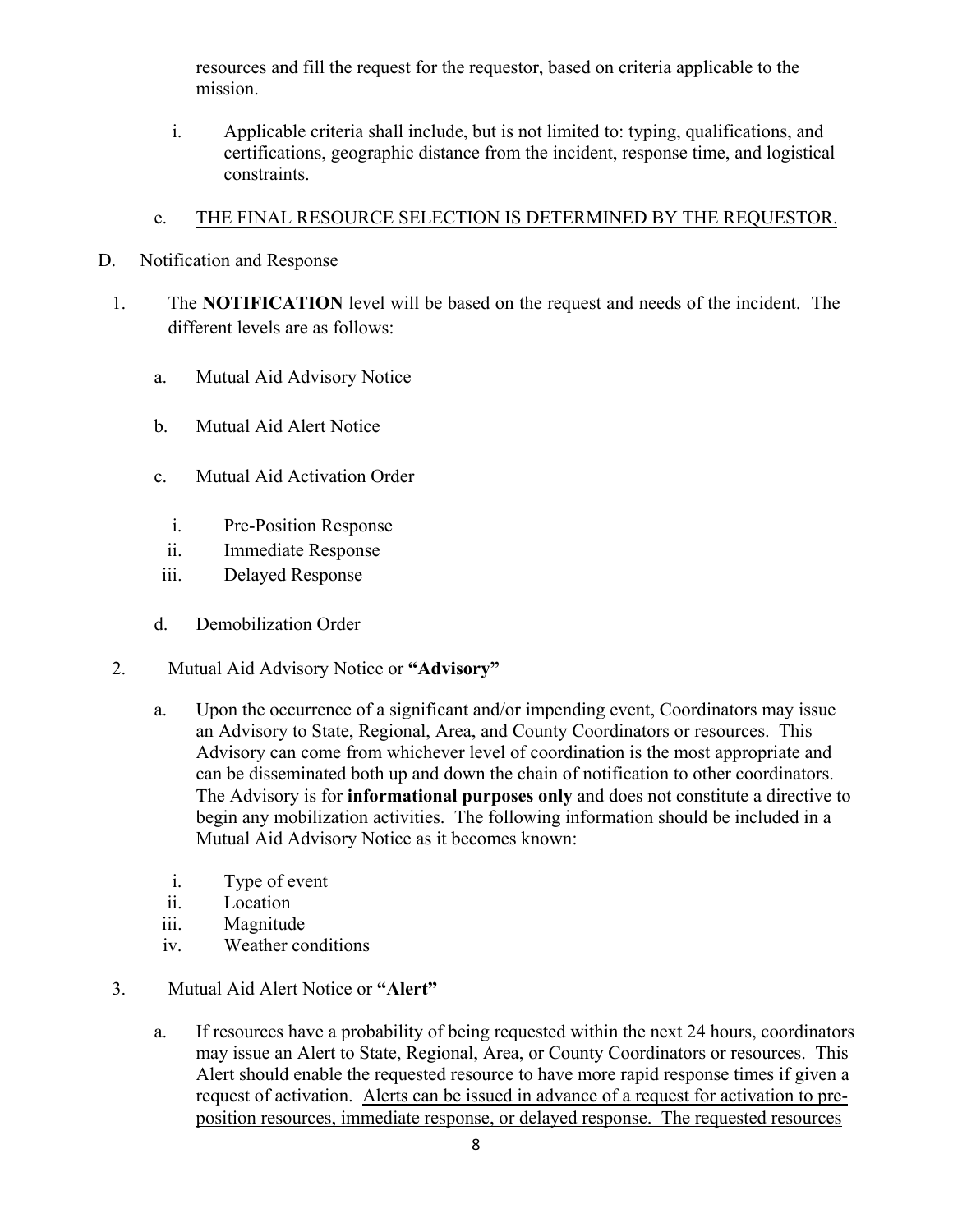must determine if they have the ability for mutual aid deployment and "roster" resources as appropriate. Consideration must be made on the impact of the local community or home jurisdiction and no liability will be imposed against any jurisdiction or its personnel for declining a request for assistance. If the status of the ability to deploy changes, it must be communicated to the appropriate coordinator. The Alert may be verbal followed by written confirmation, normally within 12 hours. The following information should be included in a Mutual Aid Advisory Notice as it becomes known:

- i. Type of event
- ii. Location
- iii. Magnitude
- iv. Weather conditions
- v. Current situation
- 4. Mutual Aid Activation Order or **"Activation"**
	- a. If an event, emergency, or disaster requires mutual aid resources, the appropriate coordinator will notify said resources to be activated. In the interest of response time and efficiency, the resources that were given an Alert and were able to "roster" would be the first resources to be notified to deploy and should also be able to meet the expectations of an Immediate Response. The requested resource may decline the mission if in their opinion there is a potential need in the home jurisdiction. The activation may be verbal followed by written confirmation, normally within 12 hours. The following information should be included in a Mutual Aid Activation Notice as it becomes known:
		- i. Type of event
		- ii. Location
		- iii. Magnitude
		- iv. Weather conditions
		- v. Current situation
		- vi. Damage assessment
		- vii. Communications channels/frequencies to be used
		- viii. Other resources activated
		- ix. Anticipated length of mission
		- x. Requesting agency
		- xi. Tracking procedures
		- xii. Rally Points (if resources will travel via convoy)
		- xiii. Reporting assignment
	- b. The **RESPONSE** level will be based on the request and needs of the incident. The different levels are as follows:
		- i. **Pre-Position Response:** This deployment of resources may occur if there is and expected or impending emergency or disaster, in order to have mutual aid resources already located in the expected affected area. The resource(s) would be under the direction of the requesting agency until released to another agency to assist with operations. Once released to an agency/jurisdiction in need of assistance, the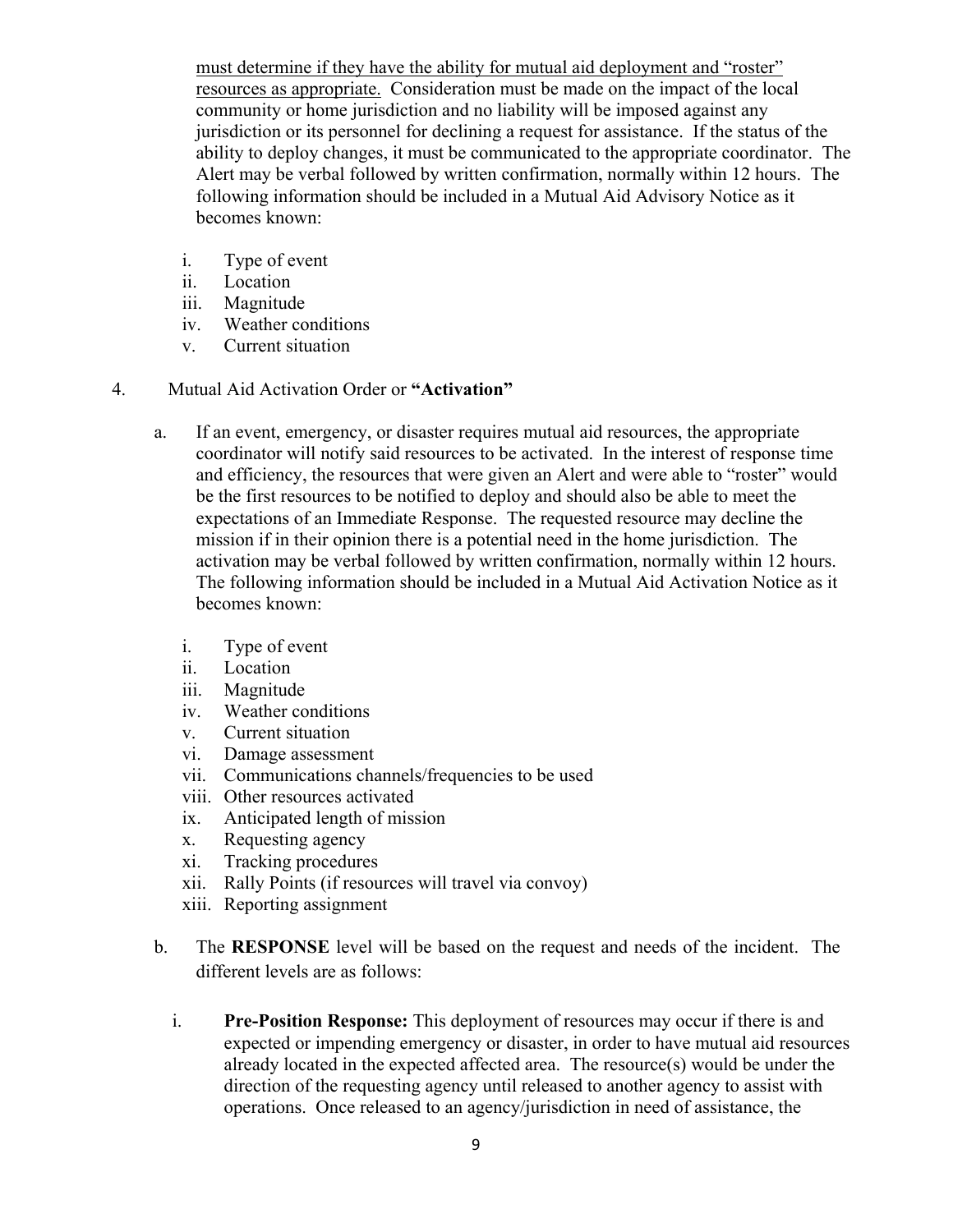resource would then be operating as if it were any other method of response. When the agency/jurisdiction is no longer in need of this resource, it would be released to the original requesting agency for re-deployment to another jurisdiction, or demobilization. De-mobilization can only be through the original requesting agency.

- ii. **Immediate Response:** This **deployment of resources should typically occur within one (1) hour of notification** and would be more applicable to less complex, shorter duration missions (typically less than 24 hours). Further information can be found within each Annex for discipline specific expectations.
- iii. **Delayed Response:** This **deployment of resources should typically occur within three (3) hours of notification** and more applicable to more complex, large scale, and longer duration missions that require collection of additional internal support (typically greater than 24 hours). Further information can be found within each Annex for discipline specific expectations.
- 7. Mutual Aid Demobilization Order or **"Demobilize"**
	- a. **Alert Demobilization:** If an Alert was issued and subsequent information indicates that activation of the resource is not needed, the organizing coordinator will notify the "rostered" agency/resource and demobilize and release them from the Alert. This should be done in writing to the requested agency/resource.
	- b. **Activation Demobilization:** After activation, a demobilization of a resource may occur at any time. The activated resource can only be officially demobilized in two ways.
		- i. The original requesting agency can demobilize the resource when their mission is complete and/or they are no longer needed. Or,
		- ii. The activated resource needs to be recalled to its home jurisdiction. In this event, the assisting agency should make every attempt to keep the resource activated until replaced. If this is not possible, the deactivation and departure of the resource must be communicated to the requesting agency to ensure safety and security of all operations.
	- c. In any case of demobilization, Incident documentation shall utilize NIMS standards.
	- d. All documentation shall be submitted to the authority having jurisdiction.
	- e. All single resources, strike teams and taskforces shall demobilize through the local Incident Commander and provide their ICS 214s and other associated incident documents.
	- f. For all State Declared incidents, Incident Commanders are encouraged to facilitate the After Action Review process and develop an After Action Report (AAR).
	- g. All single resources, strike teams and taskforces shall demobilize through the local Incident Commander and provide their ICS 214s and other associated incident documents.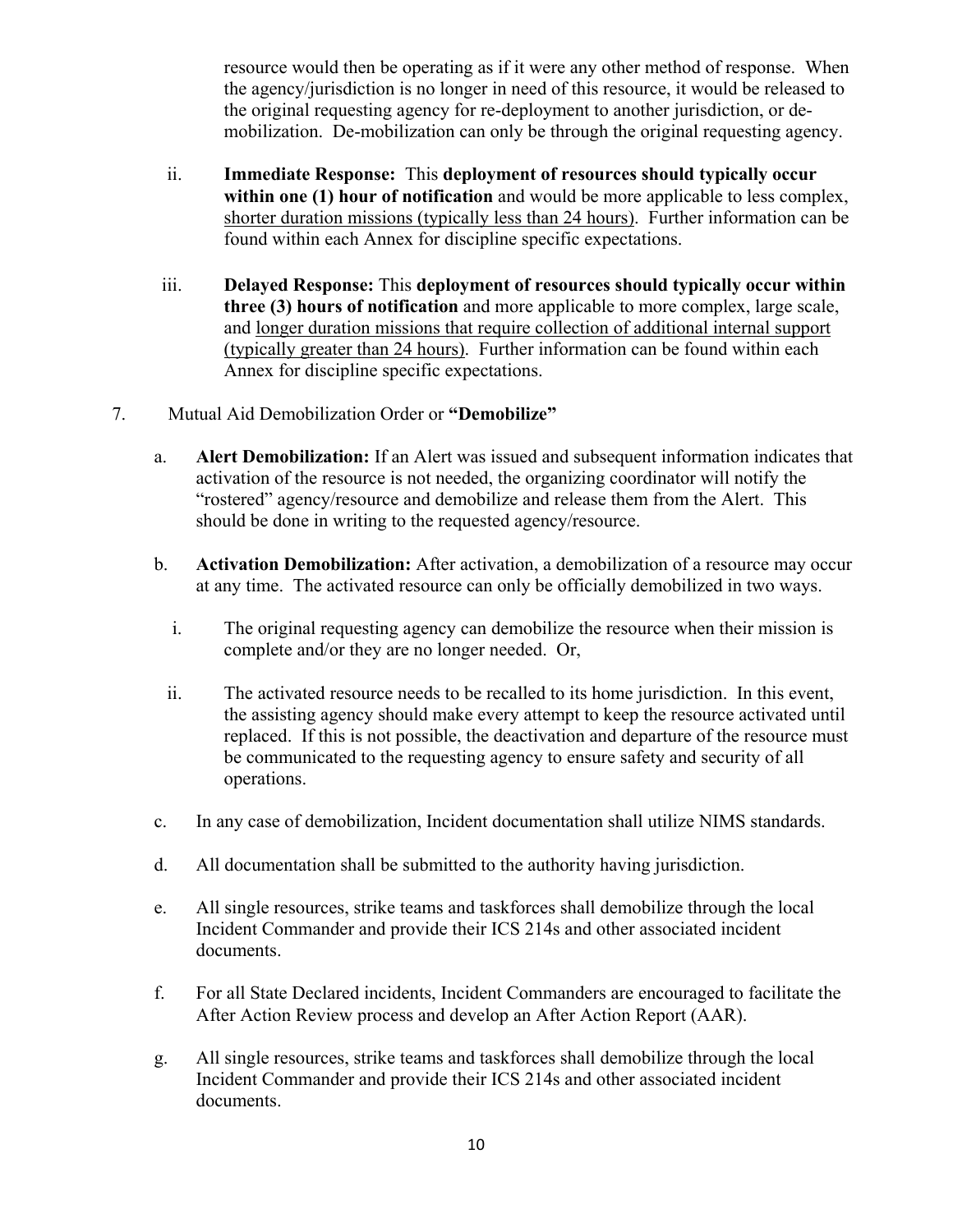- h. Once a state asset has been released from the local incident commander assigned, they will report back to the level two staging for further mission assignment or until demobilized by the original requesting agency.
- i. Demobilization of state assets will be tracked through WebEOC and associated autogenerated mission number.
- j. Discipline specific demobilization requirements may be contained in individual mutual aid annex.
- E. Management and Coordination
	- 1. NIMS Typing
		- a. Resource requests should be based on the Federal NIMS typing system (Tier 1), or Tier 2, Missouri typing (if defined and established), with the exception of such resources that cannot be typed.
	- 2. Resource Tracking
		- a. Mission Numbers
			- i. When coordinating an intraregional mutual aid request, the Regional Mutual Aid Coordinator **may** assign a Mission Number to the request. For statewide, or out-ofstate/EMAC requests, a Mission Number **will** be created. This number will be recorded on the Mutual Aid Resource Request Form, and may also be used in WebEOC or other resource tracking programs being used. A Mission Number can be auto-generated by a Regional Coordinator, or the Statewide Coordinator, by utilizing the Fire Mutual Aid Situation Report App. This number not only serves as a unique tracking identifier for general record keeping, but may also be used to verify the legitimacy of the resource when it arrives at the incident.
			- ii. All Mission Numbers will indicate the Emergency Support Function (ESF), State, Region, Date, and Time of the request in the following format:
		- iii. **Example: 4-MO-D-10052018172440** (ESF 4(Fire), Missouri, Region D, Oct 5<sup>th</sup> 2018, at 17:24:40)
			- 1. NOTE: When entered into the Fire Mutual Aid Situation Report App, this number will be auto-generated and distributed to all Regional Coordinators, Statewide Coordinator, and State Fire Marshal.
		- iv. For all resources entered into WebEOC, the system will auto-generate an incident specific mission number for every resource request related to the incident. This number will serve as the master tracking number for any resource reimbursement and associated costs.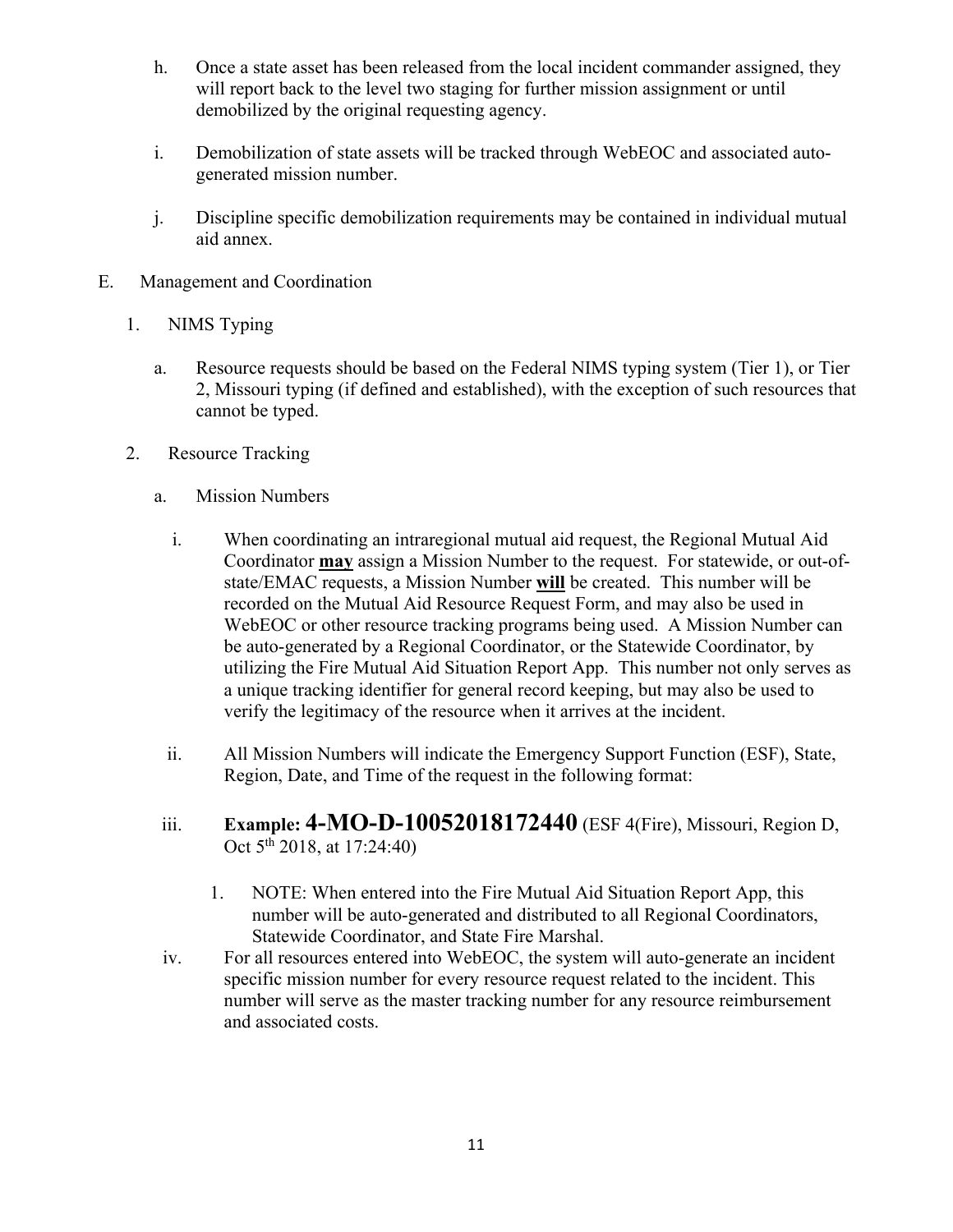- b. Resource Inventory
	- i. In accordance with RSMo 320.271, every fire agency is required to file an Annual Fire Department Registration with the Division of Fire Safety. The information provided in the registration is the basis for identifying mutual aid inventory, and is utilized by the mutual aid coordinators to fill resource requests during plan activation.
	- ii. Each Regional and Area Coordinator will be provided an updated inventory of the equipment, vehicles and personnel which are available for response within the scope of the plan. The participating agencies will submit the required inventory listing to the Division of Fire Safety, who will provide it to the regional mutual aid coordinators for their use in regional coordination of the plan. The Annual Fire Department Registration can be found on the Division of Fire Safety website at http://www.dfs.dps.mo.gov.
- c. Apparatus Numbering
	- i. Inter-regional responses will utilize an apparatus numbering system in order to:
		- 1. Facilitate identification of requested resources at entry and within the incident; and
		- 2. Facilitate entry of mutual aid apparatus into local computer aided dispatch (CAD) systems as desired for resource tracking.
	- ii. The numbering system has 3 components:
		- 1. The apparatus placard number
		- 2. The radio designator
		- 3. The CAD apparatus designator
- iii. Apparatus Placard Number
	- 1. The Apparatus Placard Number will be written on signage no less than  $8\frac{1}{2}$ " x 11", which shall be placed on the inside of the left side of the windshield in such a way as to be visible from outside the vehicle.
	- 2. This number has five components and will consist of the following information and shall have a hyphen between each:
		- a. Emergency Support Function (ESF)
			- i. ESF  $4$  Fire
			- ii.  $ESF 8 EMS$
			- iii. ESF 9 Rescue
			- iv. ESF 10 –HazMat
		- b. Region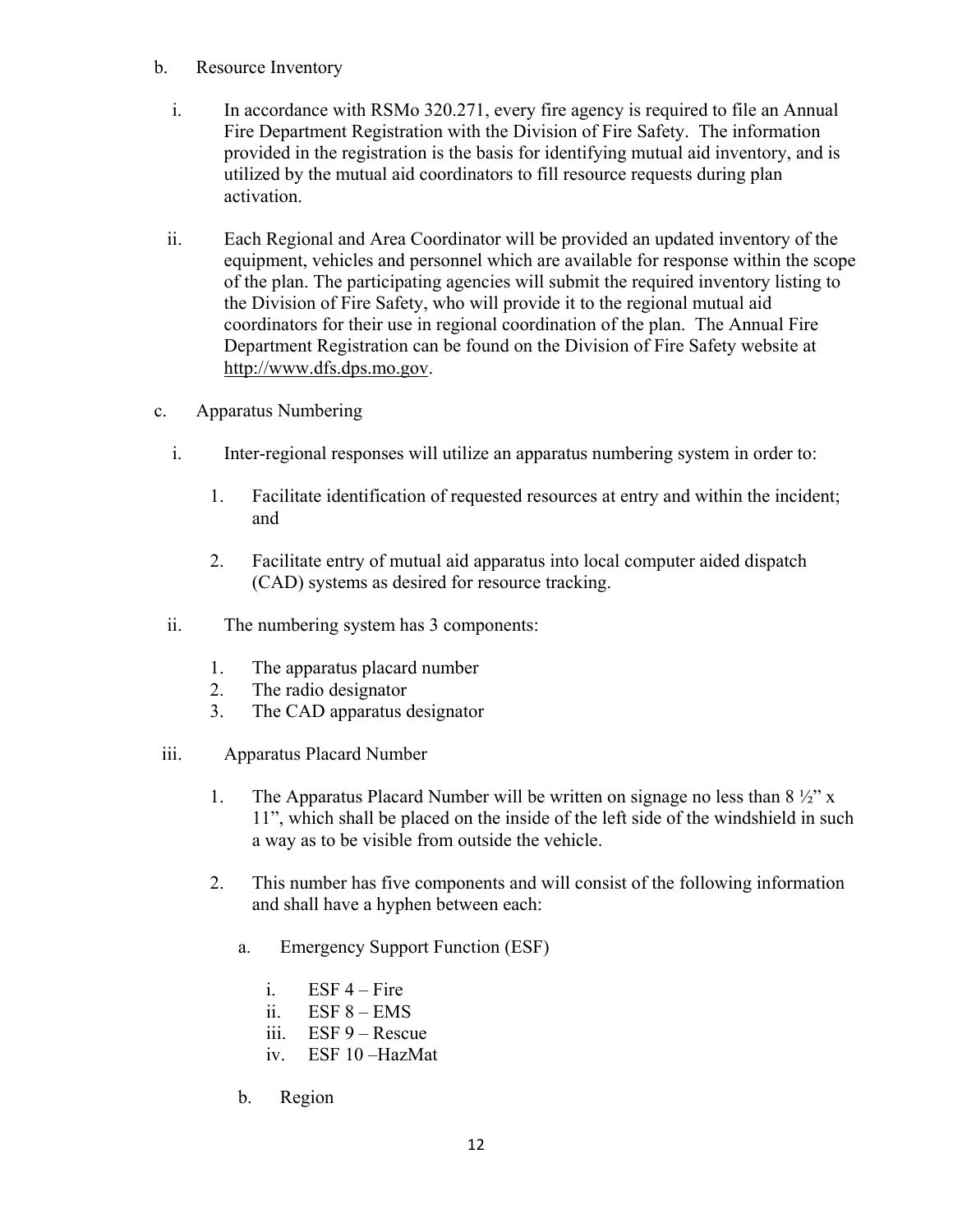- i. A, B, C, D, E, F, G, H, or I
- c. Strike Team/Task Force (followed by the number of the team in sequential order). **If single resource, this can be left out.**
	- i. ST
	- ii. TF
- d. Agency Abbreviation
	- i. Found on the list of registered Fire Departments on the Division of Fire Safety Website (www.dfs.dps.mo.gov).
- e. Apparatus Type (if part of a ST/TF, this will be followed by a sequential number on that team)
	- i. Three letter identifier:
		- 1. NIMS Typed Resources
			- a. AER Aerial Apparatus
			- b. BRU Brush Patrol
			- c. CTP Crew Transport
			- d. ENG Engine
			- e. FBO Fire Boat
			- f. FOT Foam Tender
			- g. FUT Fuel Tender
			- h. HEL Helicopter
			- i. HET Helitanker
			- j. TND Water Tender
		- 2. Not NIMS Types Resources
			- a. RES Rescue Vehicle
			- b. SWB Swift Water Rescue Boat
			- c. FWB Flood Water Rescue Boat
			- d. CMD Command Vehicle
			- e. HMT HazMat Vehicle
			- f. TRK Truck
			- g. SPT Support
- f. An example follows for what might be an Engine Strike Team:
	- i. 4-F-ST1-COLU-ENG1
	- ii. 4-F-ST1-BOON-ENG2
	- iii. 4-F-ST1-JEFF-ENG3
	- iv. 4-F-ST1-OSAB-ENG4
	- v. 4-F-ST1-LAKE-ENG5
		- 1. Next Strike Team would start with ENG6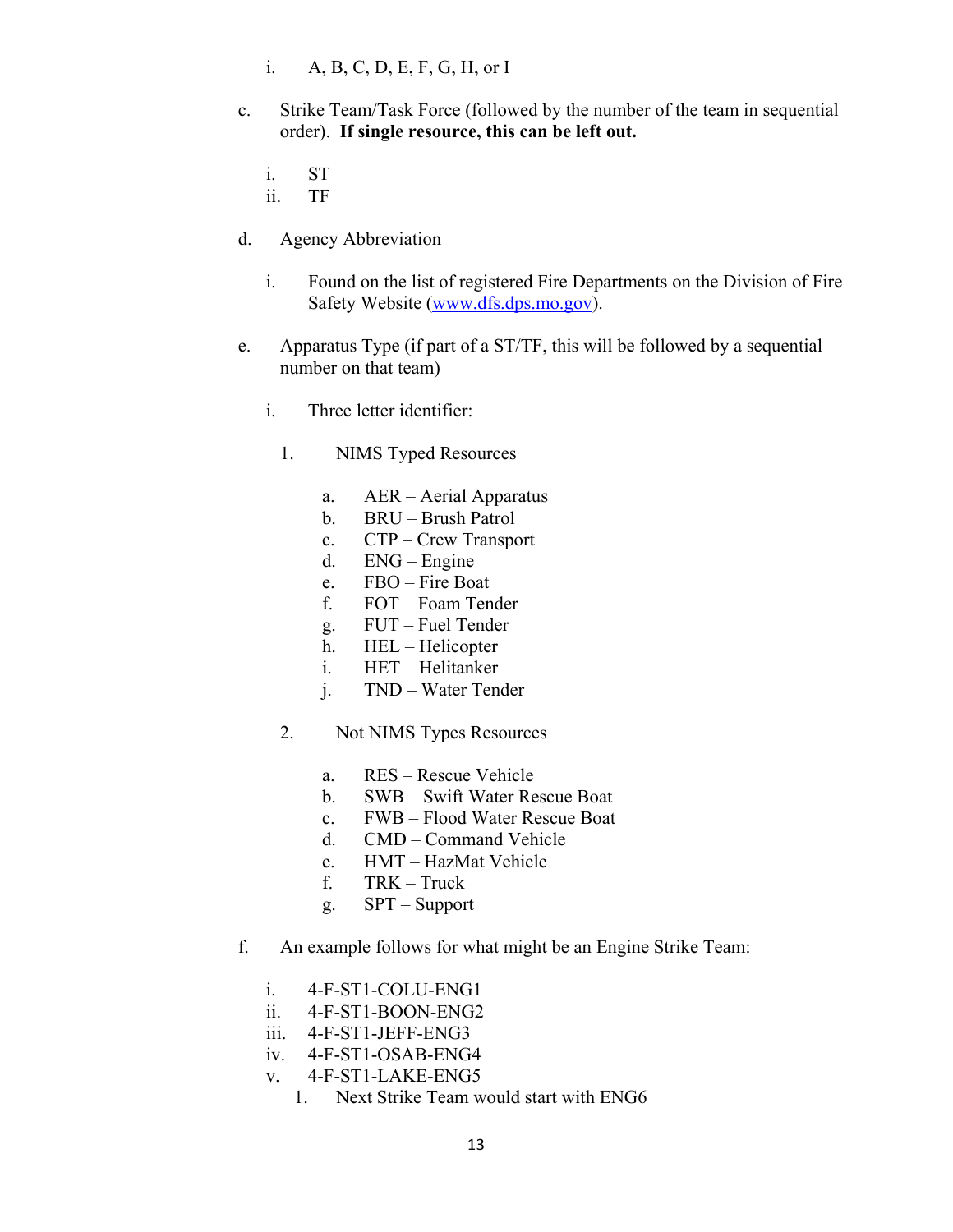- g. An example follows for what might be an HazMat Task Force:
	- i. 10-C-TF1-EURE-CMD1
	- ii. 10-C-TF1-HIGH-HMT2
	- iii. 10-C-TF1-PATT-HMT3
	- iv. 10-C-TF1-CLAY-ENG4
	- v. 10-C-TF1-STLO-SPT5
		- 1. Next Task force with start with XXX6
- h. An example follows for what might be a Single Rescue Resource:
	- i. 9-A-CJAC-RES1
- iv. Radio Designator
	- 1. The radio designator will simply be the apparatus type and number, prefaced by the Region. For the examples above, the apparatus operators will identify themselves on the radio as "Region F, Engine 1", "Region C, HazMat 2", or "Region A, Rescue 1", etc.
- v. CAD Apparatus Designator
	- 1. For ease of dispatching, the CAD designator will be similar to the radio designator. The apparatus in the example above would be built in the CAD system as F-ENG1, C-HMT2, A-RES1, etc. Some variation might be necessary based on unique characteristics of each CAD system. The system and its operators will determine if further information, for example, the Apparatus Placard Number, will be associated in the computer with the assigned CAD designator for further identification of the resource.
- vi. MABAS and other adjoining State identifiers
	- 1. The Apparatus Placard Number, Radio Designator, and CAD Designators will all be identical for any out-of-state apparatus responding into an affected Missouri jurisdiction. Each designator will be comprised of the: ESF, ST/TF, State abbreviation, resource type, and sequential number of the requested unit.
		- a. Examples of these would be:
			- i. Apparatus Placard Number: 4-ST1-IL-ENG1
			- ii. Radio Designator: "Illinois Engine 1"
			- iii. CAD Designator: IL-ENG1
			- i. Apparatus Placard Number: 9-TF2-KS-RES2
			- ii. Radio Designator: "Kansas Rescue 2"
			- iii. CAD Designator: KS-RES2
			- i. Apparatus Placard Number: 10-IA-HMT4
			- ii. Radio Designator: "Iowa HazMat 4"
			- iii. CAD Designator: IA-HMT4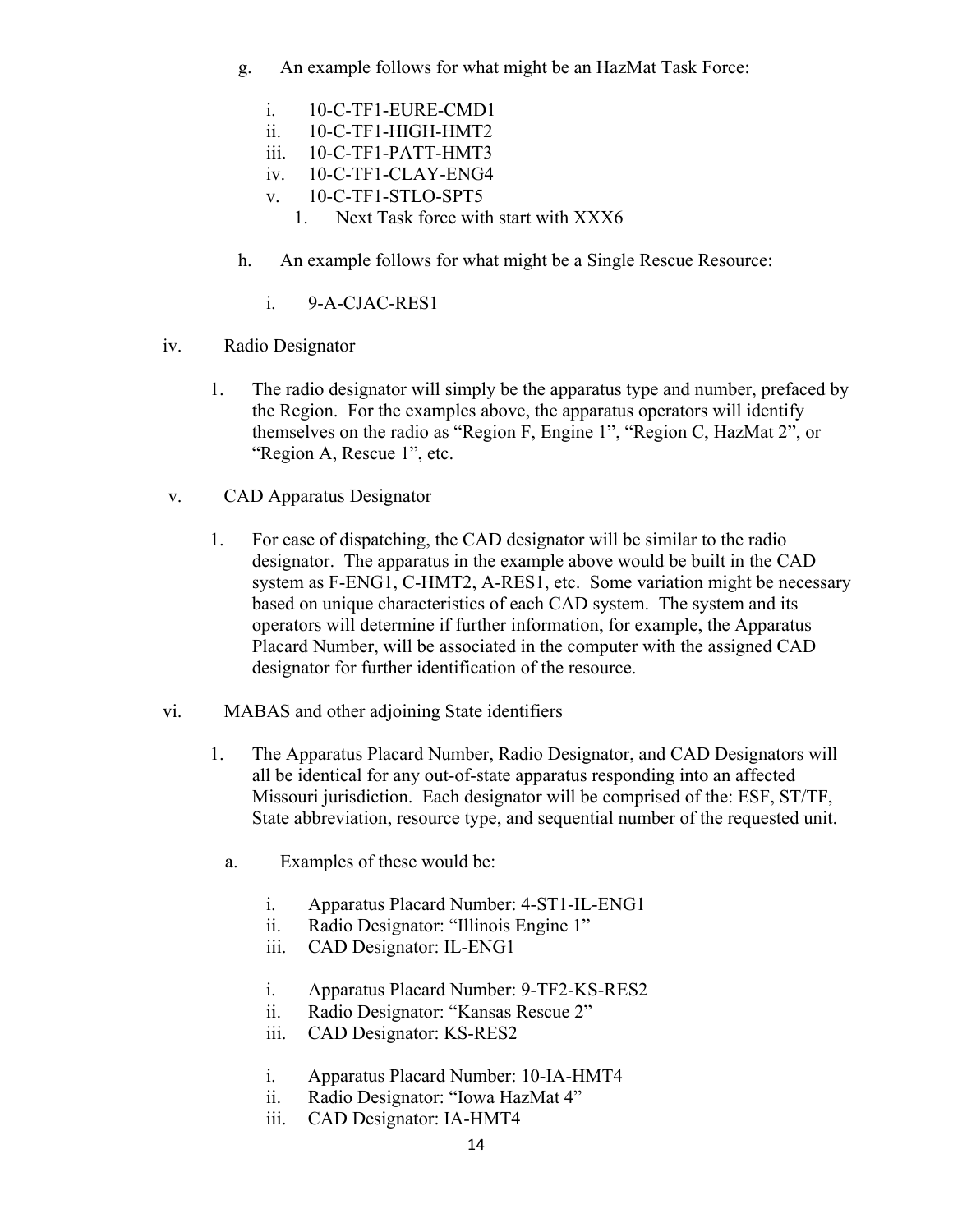- vii. NOTE: It is up to the requesting jurisdiction as the whether the dispatch agency will create units in the CAD for Mutual Aid resources. If no CAD is used, the CAD designators can alternatively be used on T-Cards, forms, or other resource tracking tools.
- 3. Staging
	- a. It is recommended that every region have a minimum of one pre-designated level two staging area for large scale disasters and pre-deployment needs.
	- b. If a resource request is made to the State, the authority making the request shall designate a level one staging area.
	- c. Staging areas may change based on the needs of the incident when responders are en route or during the incident.
- 4. Documentation
	- a. NIMS standards of documentation will be utilized for state mutual aid.
	- b. For hazardous materials, there are mandatory reporting guidelines for a person having lost control of a hazardous material. They are as follows:
		- i. Any release of hazardous substances in quantities equal to, or in excess of those determined pursuant to Section 101(14) or 102 of the Comprehensive Environmental Response, Compensation and Liability Act of 1980;
		- ii. Any release of petroleum including crude oil or any fraction thereof, natural gas, natural gas liquids, liquefied natural gas, or synthetic gas usable for fuel (or mixtures of natural gas and such synthetic gas) in excess of fifty gallons for liquids or three hundred cubic feet for gases or which creates a visible sheen on any waters of the state.
	- iii. Any release of a hazardous waste which is reportable under sections 260.350 to 260.430;
	- iv. Any release of a hazardous substance which requires immediate notice under Part 171 of Title 49 of the Code of Federal Regulations.
- 5. Declination
	- a. Due to the need for local jurisdictions to ensure that they are able to provide service to their citizens, there shall be no liability imposed against any jurisdiction or its personnel for declining to provide mutual aid response assets to a requesting jurisdiction

### *F. Emergency Management Assistance Compact (EMAC)*

*a. For more information on the Emergency Management Assistance Compact please refer to Annex ?.* **(In Development) Until the EMAC Annex is complete, all coordination for EMAC will go through the Statewide Mutual Aid Coordinator, the SEMA EMAC Coordinator, and SEMA, collectively.**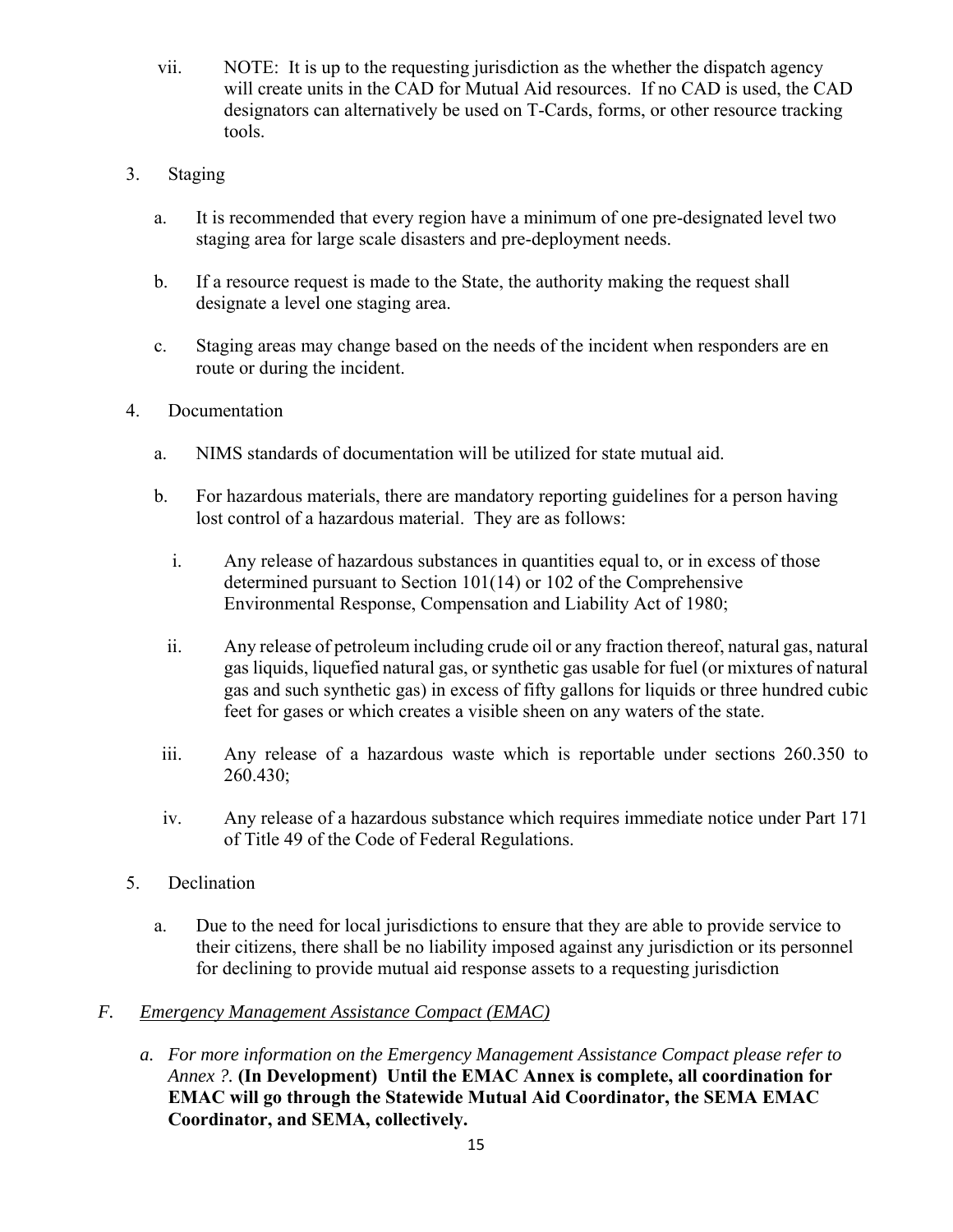### **VII. Roles and Responsibilities**

#### A. **Department of Public Safety**

1. The Department of Public Safety is responsible for maintaining MOSCOPE.

#### B. **Division of Fire Safety:**

- 1. Shall act as the liaison between the FIREMAP, the Department of Public Safety and state government.
- 2. Is responsible for taking appropriate action on requests for mutual aid received through the plan's Fire Mutual Aid Coordinators (Area/County, Regional, and Statewide).
- 3. Will maintain departmental resource lists through Fire Department Registration.
- 4. Will coordinate and manage fire suppression, rescue, HazMat, and applicable K9 resources during emergencies.
- 5. Is responsible for the Statewide Fire Mutual Aid Coordinator.

#### C. **Statewide Fire Mutual Aid Coordinator:**

- 1. Through and with the Regional, Area, and County Fire Mutual Aid Coordinators, is responsible for coordination, response, tracking, information sharing and demobilization of all fire suppression, rescue, HazMat, and applicable K9 resources, on behalf of the Division of Fire Safety.
- 2. Is part of the EMAC A-Team and will be contacted for any request involving fire suppression, rescue, HazMat, and applicable K9 resources.
- 3. Administrative and response responsibilities include:
	- a. Maintaining situational awareness within the state, and sharing information with federal, state, regional and local stakeholder partners.
	- b. Serving as a liaison and interacting with other agencies and disciplines for planning, training, exercise and response purposes
	- c. Ensuring that alternate coordinator and regional coordinator positions are filled and operating effectively.
	- d. Conducting meetings with area, county, and regional coordinators, gathering resource data, updating plans, and any other administrative functions needed.
	- e. Monitoring of MoSCOPE, and Annex A thereof, for any changes needed in terms of legislation, activation, and implementation.
	- f. Maintaining current records of fire organizations, equipment and personnel that can be called upon during plan activation.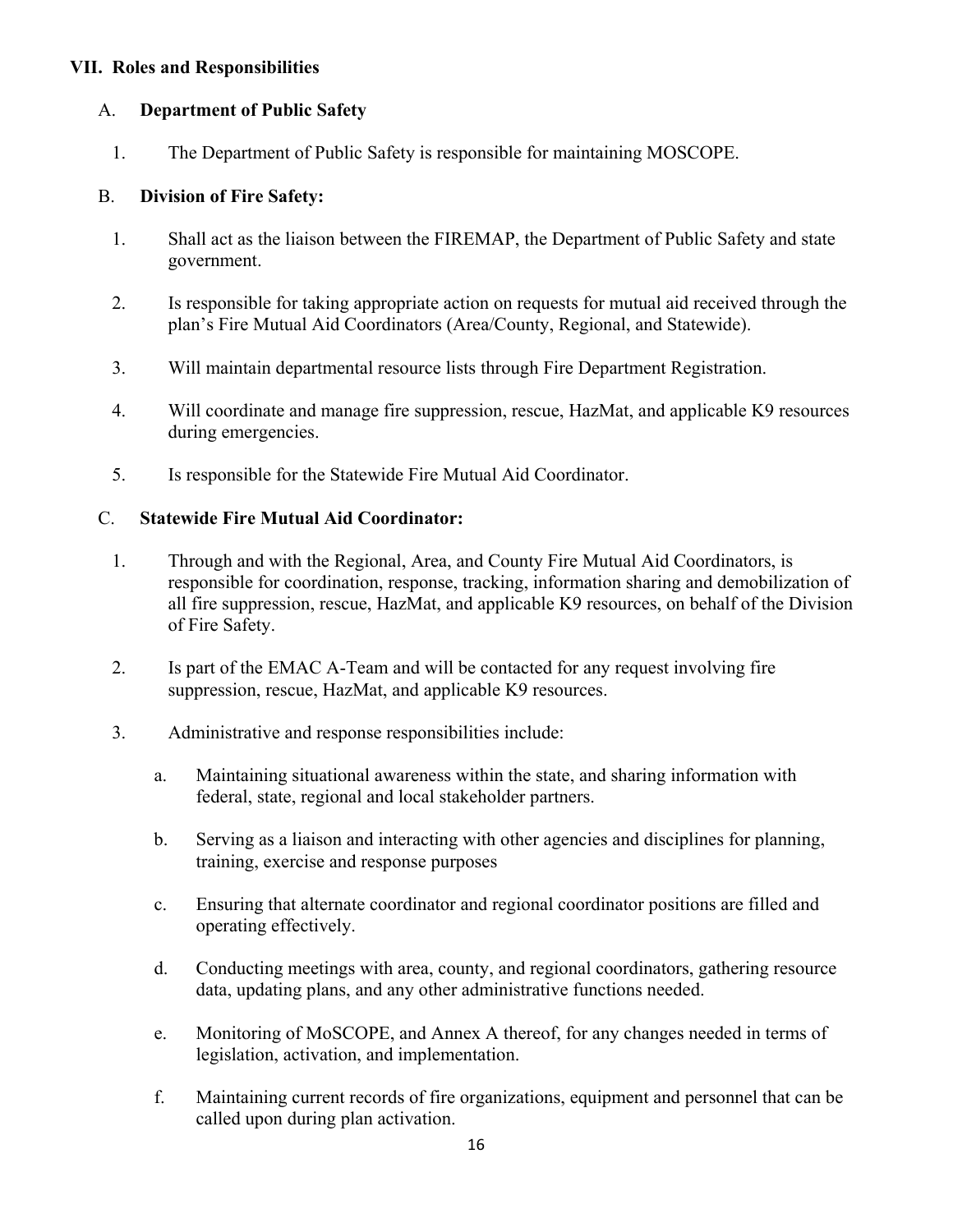- g. Disseminating changes to the plan to the participants of the Fire Mutual Aid system.
- h. Participating in exercises, after action and plan critiques when conducted.
- 4. Activation responsibilities include:
	- a. Coordinating requests and response between regions. Staffing SEOC ESF #4 and #9
	- b. Maintaining situational awareness statewide and disseminating situational information to plan participants.
	- c. Facilitating reimbursement processes.
	- d. Facilitating after action processes for each activation of Fire Mutual Aid.
	- e. Acting as fire service liaison and making necessary notifications to state agencies and other response partners and stakeholders.
	- f. Upon Level 3 Activation of the SEOC and staffing of ESF 10 by the Department of Natural Resources occurs:
		- i. Provide situation report and ensure transfer of all information to ESF 10 representative.

### 5. **Regional Fire Mutual Aid Coordinators (to include alternates/deputies):**

- 1. Are responsible for maintenance and coordination of the plan at the regional level.
- 2. Are selected by the Missouri Association of Fire Chiefs to serve at the pleasure of the MAFC Board of Directors*.*
- 3. Administrative duties of the regional coordinators include:
	- a. Selecting alternate/deputy regional coordinator(s) and area/county plan coordinators in the region as needed.
	- b. Utilizing and assisting in the compilation of resource data from area and county coordinators, including a record of current fire organizations in the region, along with their equipment and personnel that could be used by this plan during an activation. This coincides with the Fire Department Registration list with the Division of Fire Safety.
	- c. Conducting annual meetings with area and county coordinators to collect resource data, resolve issues, and fill vacancies.
	- d. Assisting with, or developing, a regional mutual aid plan specific to the region represented.
- 4. Activation responsibilities include: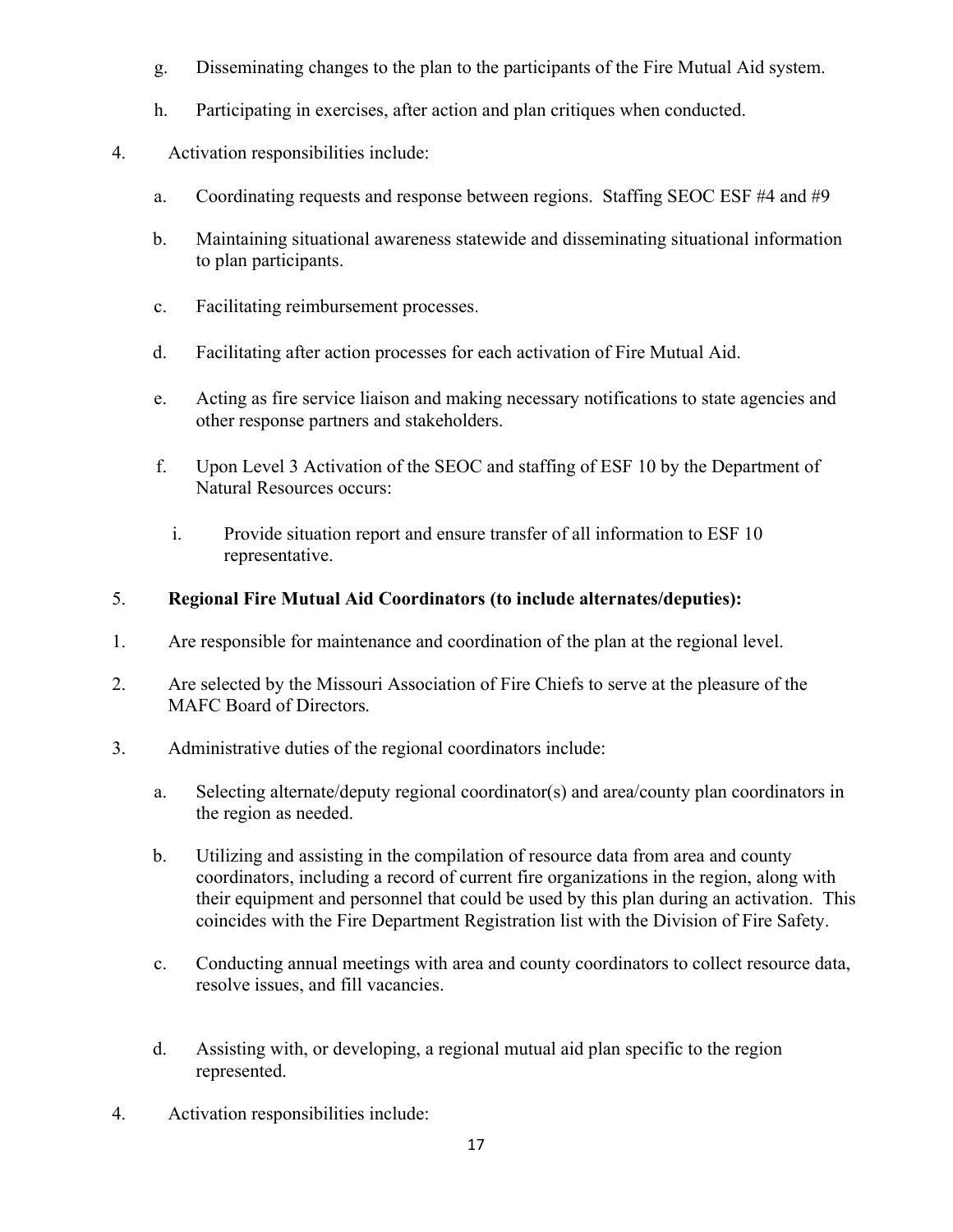- a. Serving as coordinator of the plan in the assigned region.
- b. Coordinating requests and deployment of the resources associated with the plan.
- c. Assigning, or acting as, a liaison to the affected area.
- d. Communicating status reports and updates.
- e. Participating in each activation after action process.

### E. **Area/County Fire Mutual Aid Coordinator(s):**

- 1. Area/County Plan Coordinators are selected by the regional coordinator.
- 2. Administrative duties of the area/county coordinators include:
	- a. Utilizing, and assisting the Regional Coordinator in the compilation of, resource data, including a record of current fire organizations in the area/county, along with their equipment and personnel that could be used by this plan during an activation. This coincides with the Fire Department Registration list with the Division of Fire Safety.
	- b. Identify additional contacts for each fire agency in the area/county represented.
	- c. Assist with ensuring each fire agency within the area/county represented has registered (annually) with the Division of Fire Safety.
	- d. Ensure each fire agency within the area represented has the capabilities to communicate utilizing the identified mutual aid frequencies for disasters.
	- e. Establishes relationship with local EOC's within represented area/county.
	- f. Assists and/or develops a local mutual aid plan for area represented.
- 3. Activation responsibilities include:
	- a. Coordinating resources activated within assigned area/county.
	- b. Maintaining situational awareness within the area/county, and sharing information both up to the Regional Coordinator and down to local agencies.
	- c. Assisting plan participants with incident documentation and the processing of reimbursement documents.

### F. **Local Representation:**

1. The Fire Chief or Senior Fire Service Official of each local entity providing fire protection will serve as fire service representative to their respective Area/County Coordinator.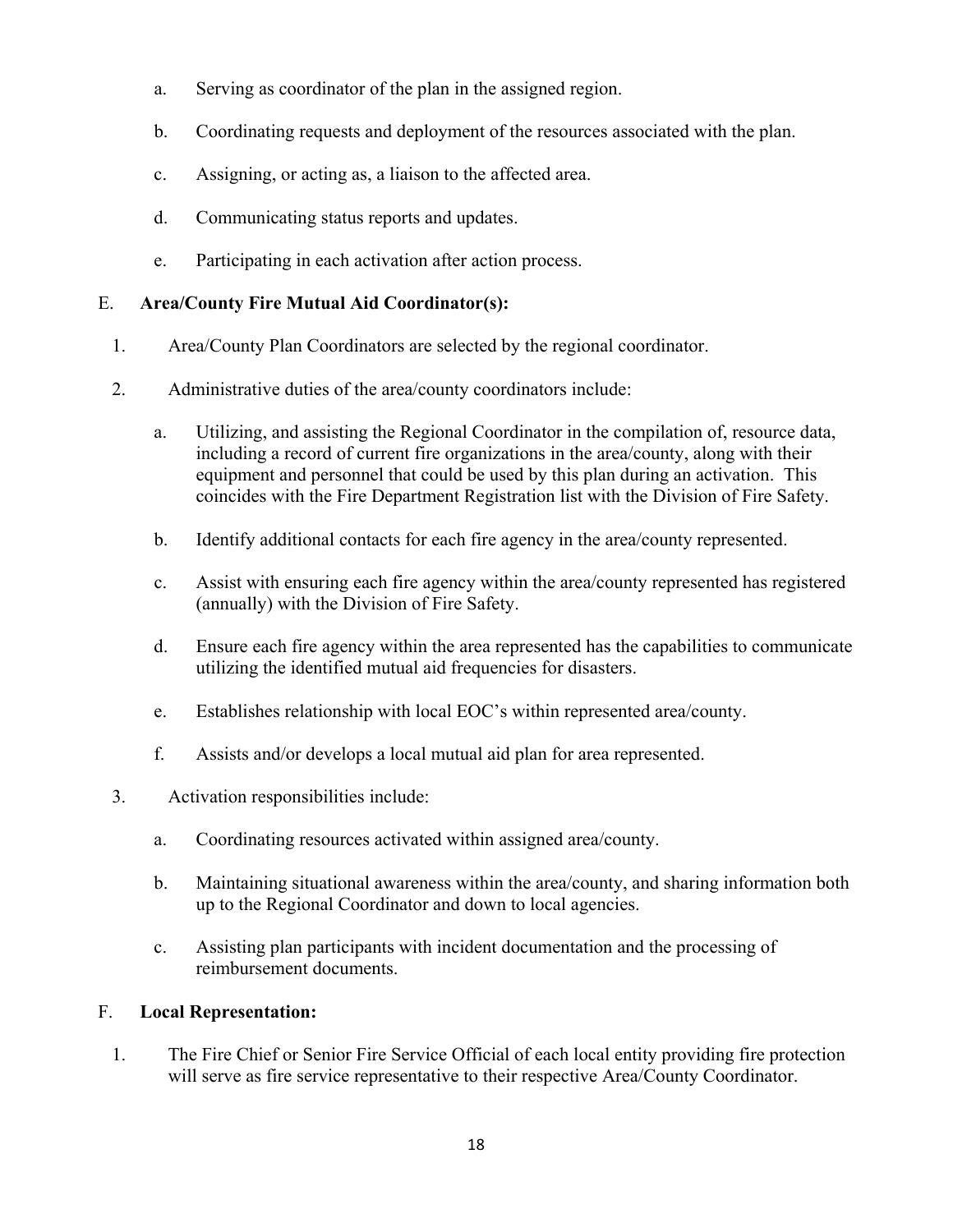### G. **State Emergency Management Agency:**

- 1. As directed by the Department of Public Safety, is responsible for maintaining MOSCOPE.
- 2. Is responsible for activating the MOSCOPE.

### H. **Department of Natural Resources**

1. During SEOC activations, DNR shall deploy, track, maintain, and demobilize Hazardous Materials Mutual Aid resources with the assistance of the Division of Fire Safety.

### **VIII.Plan Update and Maintenance**

- A. MOSCOPE, to include the FIREMAP, will be reviewed in even calendar years (biennial), or as needed.
- B. The coordination of the Missouri Mutual Aid System for Fire Mutual Aid, including development, revision, distribution, training and exercising, is the responsibility of the Division of Fire Safety and Missouri Association of Fire Chiefs.
- C. The Emergency Response Plan Committee will oversee this process for Annex A, Fire Mutual Aid Plan (FIREMAP). The committee will be composed of the following:
	- 1. Statewide Fire Mutual Aid Coordinator (Chairperson)
	- 2. Regional Fire Mutual Aid Fire Coordinators (one representative from each of the nine regions)
	- 3. Missouri Division of Fire Safety (one representative)
	- 4. Executive Director of Missouri Association of Fire Chief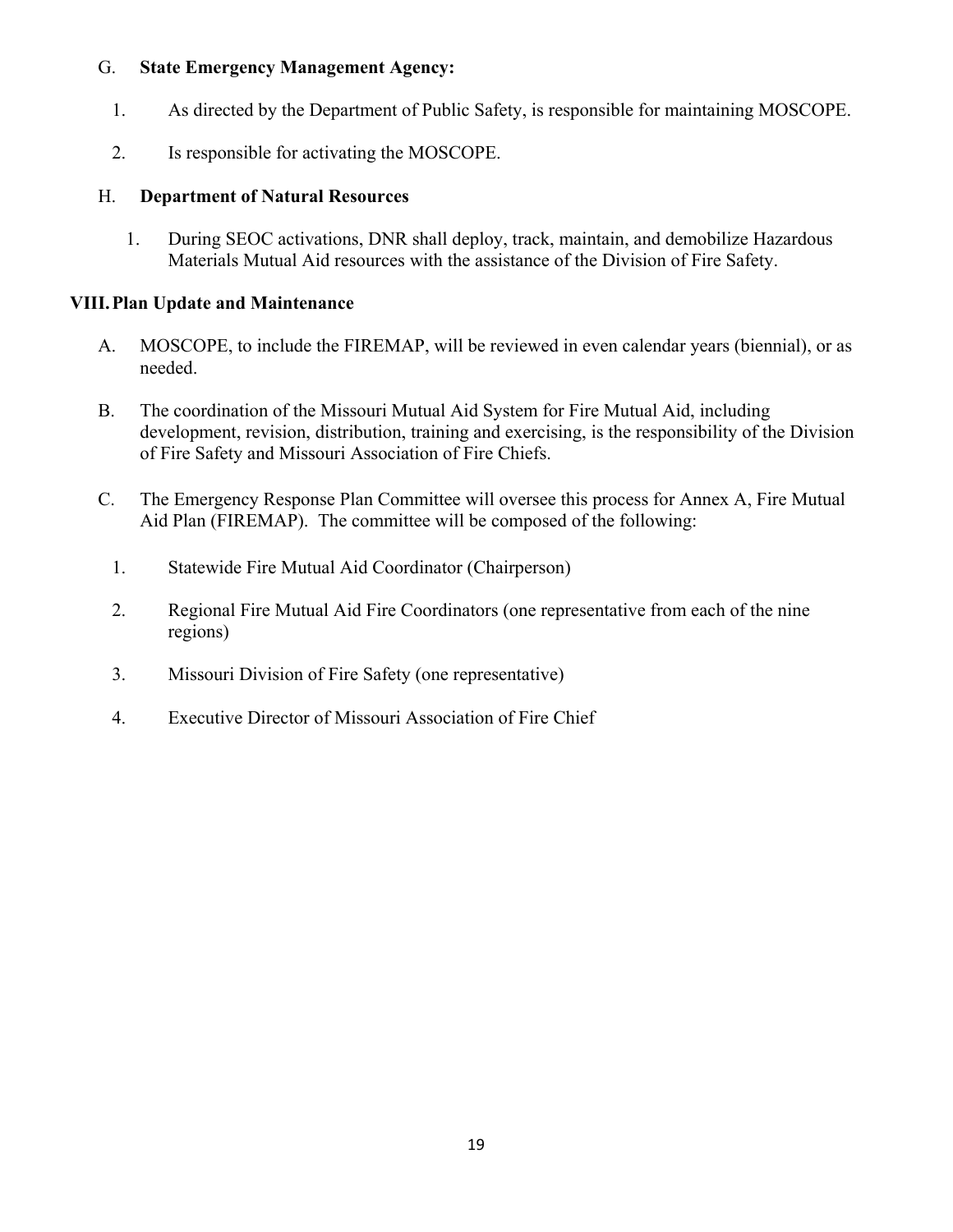# Appendix A

Fire Mutual Aid Flow Chart

# **Statewide Fire Mutual Aid**

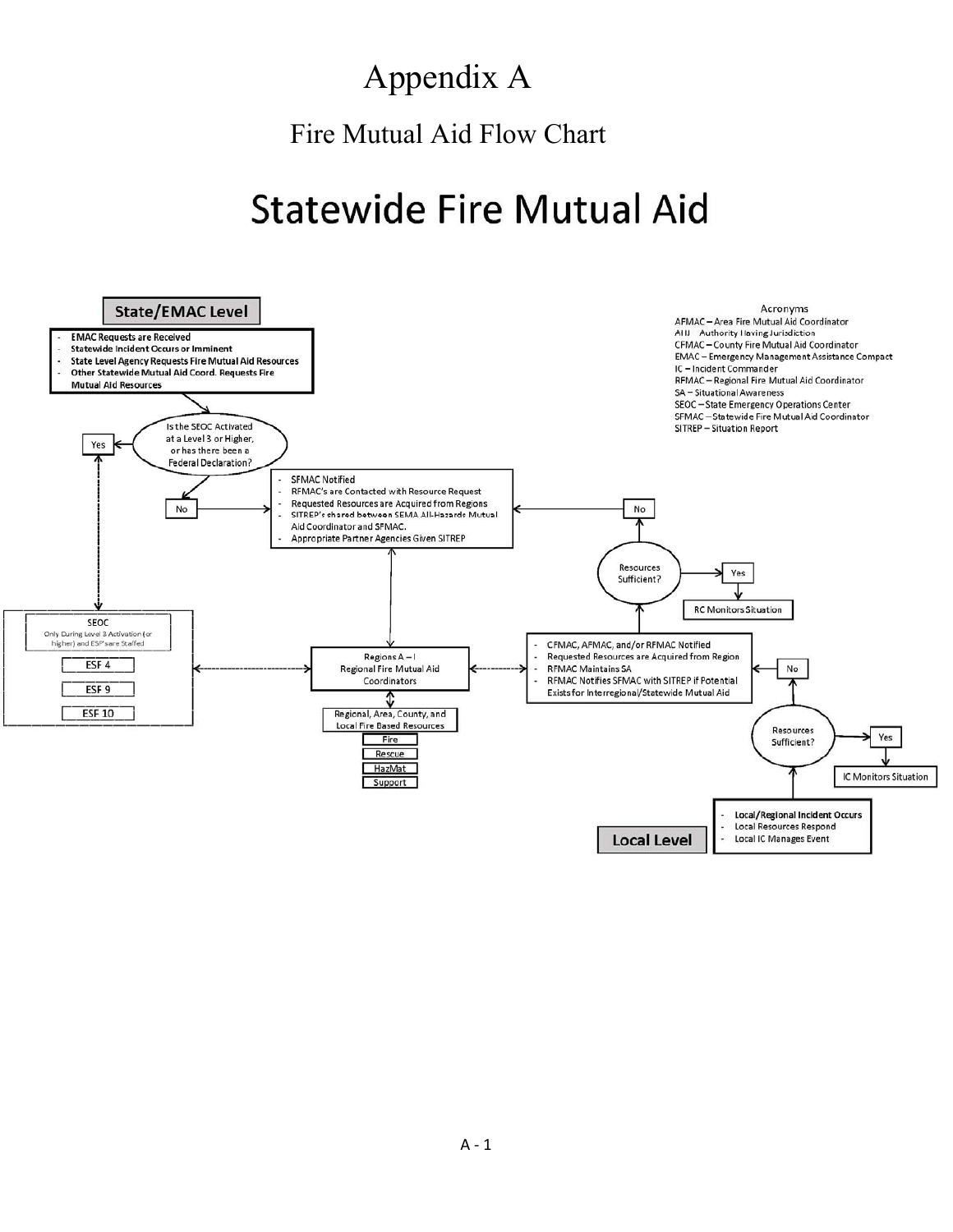# **Appendix B**

# **Mutual Aid Resource Request Form**

| Event Tracking #:                                                                                                | Event Name:                                                                |
|------------------------------------------------------------------------------------------------------------------|----------------------------------------------------------------------------|
|                                                                                                                  |                                                                            |
| Time:<br>Date:                                                                                                   | Response Level: (Pre-Position, Immediate, or Delayed):                     |
| Requesting Agency:                                                                                               |                                                                            |
| Contact Information (Name/Phone):                                                                                |                                                                            |
| Request Received By:                                                                                             | Request Forwarded To:                                                      |
| <b>Resource Requested:</b>                                                                                       |                                                                            |
| Mission:                                                                                                         |                                                                            |
| Logistical Needs (Gas, Water, Food, Lodging, etc.):                                                              |                                                                            |
| Force Protection Needs (Law, EMS, etc.):                                                                         |                                                                            |
| Advance Team Needed (yes/no):                                                                                    | IST Needed (yes/no):                                                       |
| <b>Other Logistical Needs:</b>                                                                                   |                                                                            |
| Apparatus Size/Weight Restrictions?                                                                              |                                                                            |
| Air Resource Info:<br>Landing Zone Details:<br>$\overline{a}$<br>Location (Coordinates): Lat:<br>Or, Directions: | Long:                                                                      |
| Size (Approximate):<br>Obstructions/Hazards:                                                                     |                                                                            |
| Oxygen Resupply:<br>Fueling:<br><b>Hanger Specifications:</b><br>$\overline{\phantom{0}}$                        |                                                                            |
| Estimated Duration of Deployment (H=Hours/D=Days):                                                               |                                                                            |
| <b>Staging Location:</b>                                                                                         |                                                                            |
| Reporting To:                                                                                                    |                                                                            |
| On Scene Date/Time Requested:                                                                                    |                                                                            |
| Communications:                                                                                                  |                                                                            |
|                                                                                                                  | Resource(s) Coming From (Department(s) and Apparatus ID) (Attach ICS 204): |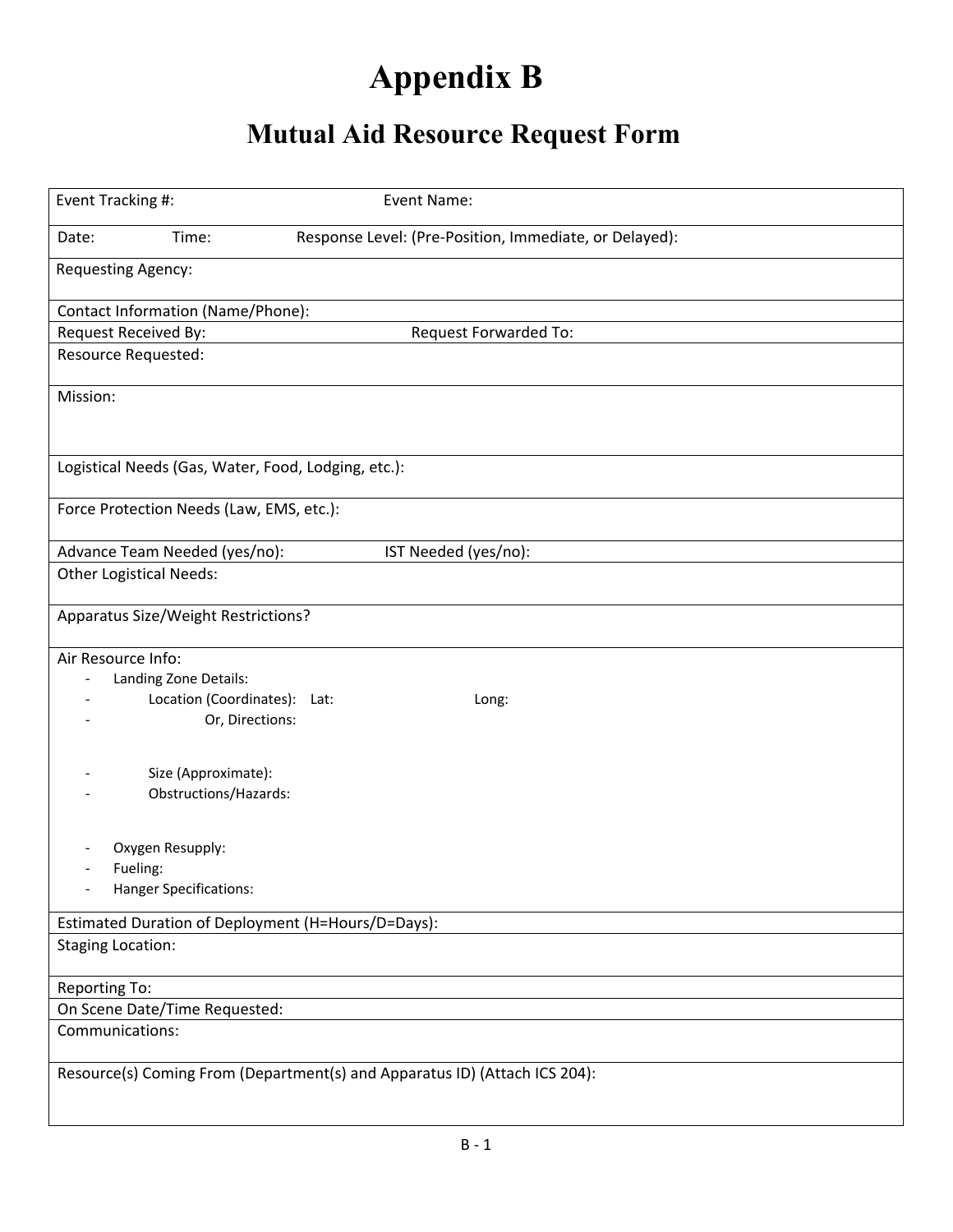| Name for Resource Contact:         |                                   | Phone for Resource Contact: |  |
|------------------------------------|-----------------------------------|-----------------------------|--|
| Time En Route:                     | <b>Estimated Time of Arrival:</b> | Time on Scene (or Staging): |  |
| Demobilization Date/Time:          |                                   | Departure Date/Time:        |  |
| Reassigned To (if applicable):     |                                   |                             |  |
| New Mission (if applicable):       |                                   |                             |  |
|                                    |                                   |                             |  |
| Time En Route:                     | <b>Estimated Time of Arrival:</b> | Time on Scene (or Staging): |  |
| Demobilization Date/Time:          |                                   | Departure Date/Time:        |  |
| NOTES:                             |                                   |                             |  |
|                                    |                                   |                             |  |
|                                    |                                   |                             |  |
|                                    |                                   |                             |  |
|                                    |                                   |                             |  |
| Distribution:                      |                                   |                             |  |
| <b>Requesting Department Name:</b> |                                   |                             |  |
| Attention:                         | Fax/Email:                        |                             |  |
| <b>Responding Department Name:</b> |                                   |                             |  |
| Attention:                         | Fax/Email:                        |                             |  |
| <b>Mission Verified By:</b>        |                                   |                             |  |
| <b>Mutual Aid Coordinator:</b>     |                                   |                             |  |
| Signature:                         |                                   |                             |  |
| Date/Time:                         |                                   |                             |  |
| <b>Assigned Mission Number:</b>    |                                   |                             |  |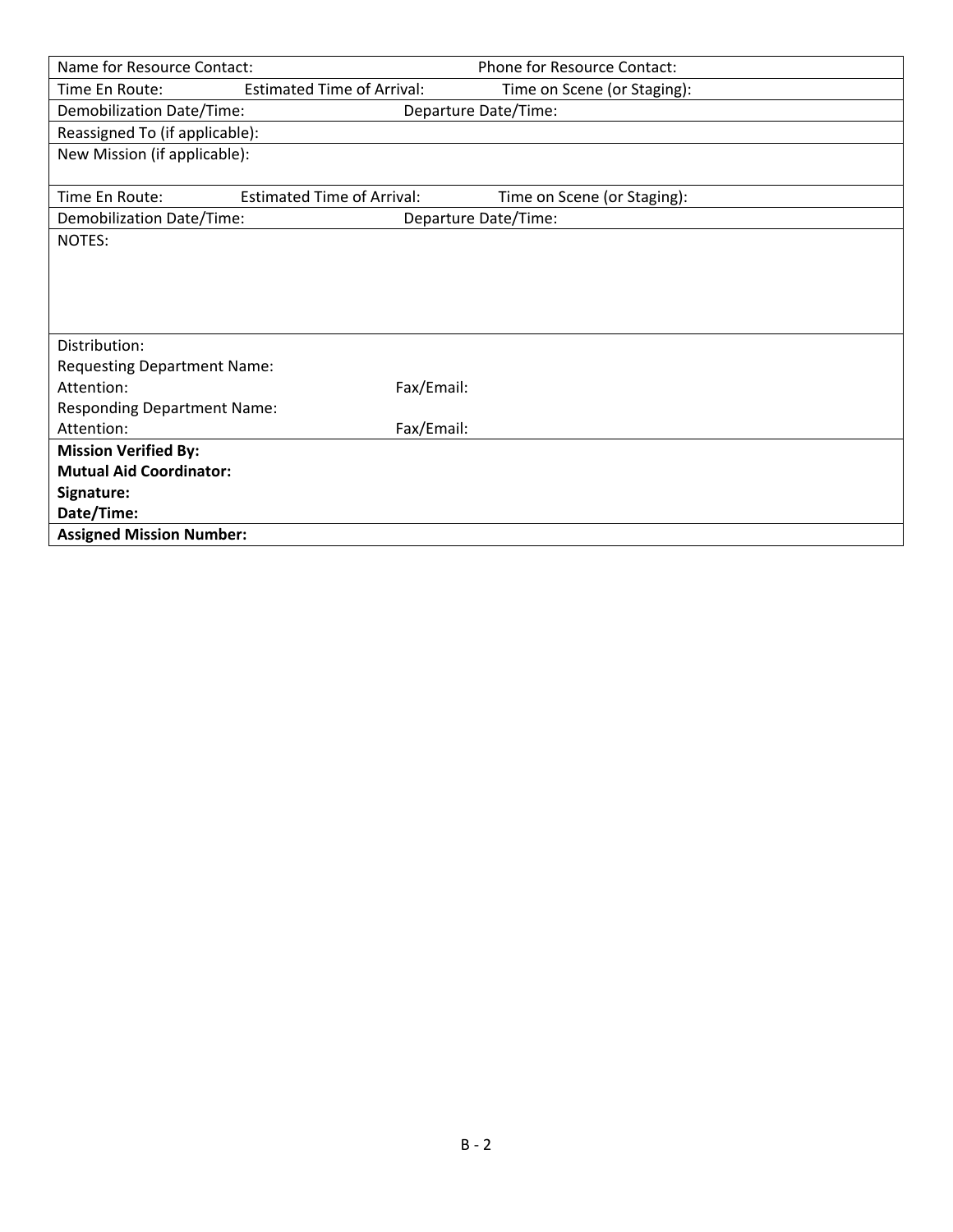# **Appendix C**

### **Communications**

The key to the successful operation of the various resources into a region will depend heavily upon the ability of these agencies to communicate effectively amongst each other. It is reasonable to assume that in the wake of a major disaster, the existing communication system in the affected area may be inoperable or severely compromised.

Radio programming requirements for agencies participating in the Statewide Fire Mutual Aid Plan.

- VHF only radios will be required to program/carry all of the VHF frequencies listed is the ICS205. Agencies with 700/800 MHz only radios must carry the 700/MHz frequency listed in the ICS 205.
- Agencies with Missouri Statewide Interoperability Network (MOSWIN) capable radios must carry all of the interoperable talkgroups listed in the ICS 205.
- It is recommended all agencies carry all of the MOSWIN, VHF and 700 MHz frequencies listed in the communications plan Missouri Field Operations Guide, MO FOG.
- *Note in the ICS 205 below, "REG C" MOSWIN I/O's are for illustration purposes only.* The actual Regional MOSWIN I/O Call, I/O's, FIRE, and/or EMS, are determined by what Region (A, B, C, D, E, F, G, H, or I) the incident is located in.
- See St Louis and/or Kansas City FOG for local interoperable policies outside of this ICS 205.

For statewide activations, the MOSWIN talkgroups and frequencies listed below may be utilized and referred to with the appropriate designations.

During an activation of the State Emergency Operations Center (SEOC), ESF's 4/9, 8, and 10 will work with ESF 2 for any updates or modifications to the Standing ICS 205.

Outside of a SEOC activation, all ICS 205 development needs to go through the Missouri Interoperability Center (MIC).

**Note**: **All communications on these channels and talk groups shall be in the clear. Encryption is not allowed.**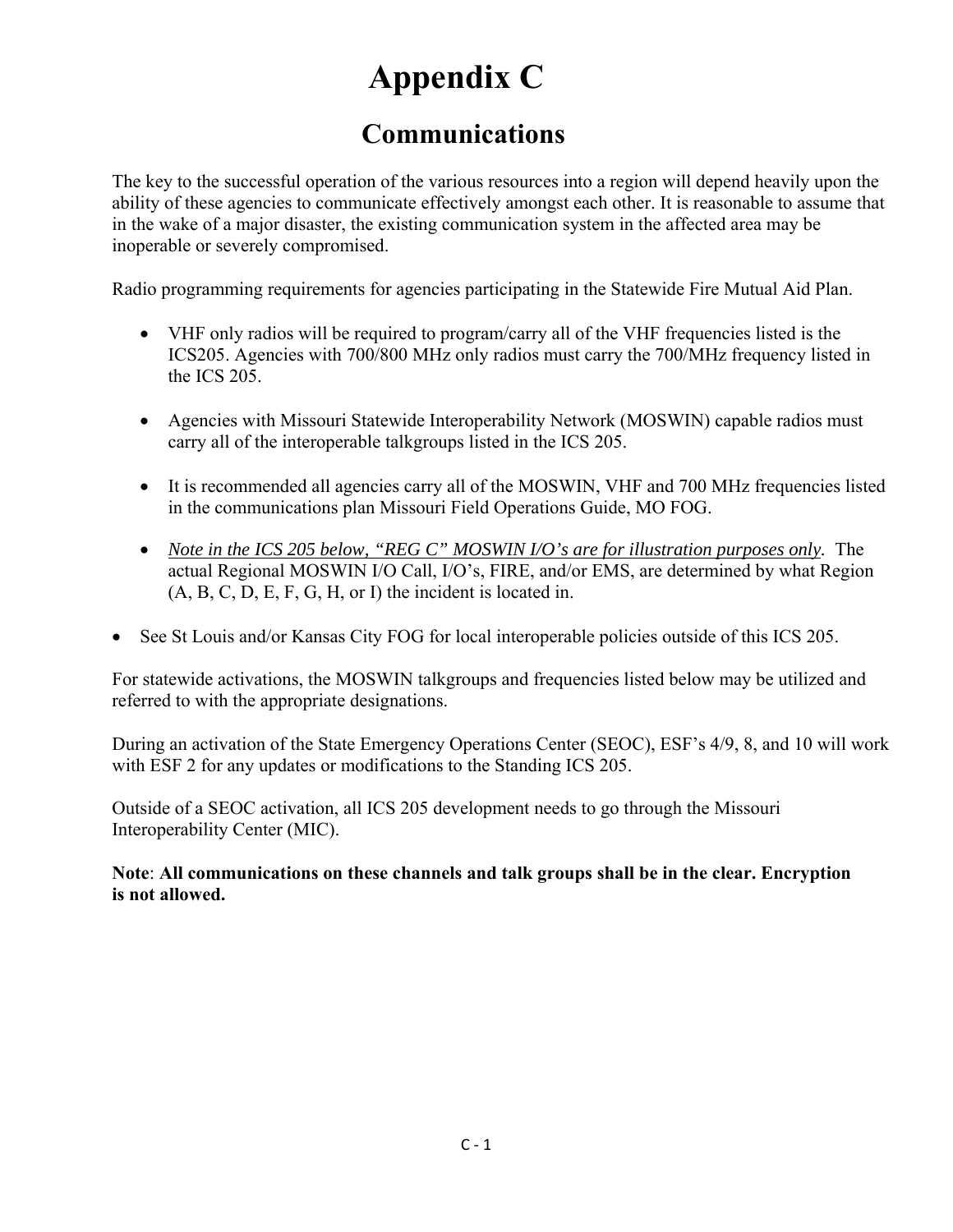|                                                                               |                                   |              |                       |                    | <b>Incident Name</b>    |                    |            | Date/Time Prepared        |            | Operational Period Date/Time |                                   |
|-------------------------------------------------------------------------------|-----------------------------------|--------------|-----------------------|--------------------|-------------------------|--------------------|------------|---------------------------|------------|------------------------------|-----------------------------------|
| <b>INCIDENT RADIO COMMUNICATIONS</b><br><b>PLAN</b>                           |                                   |              | State Fire Mutual Aid |                    |                         | 1/4/2019           |            | <b>Standing/As needed</b> |            |                              |                                   |
|                                                                               |                                   |              |                       |                    |                         |                    |            |                           |            |                              |                                   |
|                                                                               | Ch                                | Z            | Function              | Channel Name/      | Assignment              | <b>RX</b> Freq     | <b>RX</b>  | <b>TX Freq</b>            | Tx         | Mode                         | Remarks                           |
| n                                                                             | #                                 | $\circ$<br>n |                       | <b>TG Name</b>     |                         | N or W             | Tone/      | N or W                    | Tone/      | A, D                         |                                   |
| e                                                                             |                                   | e            |                       |                    |                         |                    | <b>NAC</b> |                           | <b>NAC</b> | or M                         |                                   |
| $\mathbf 1$                                                                   |                                   |              | <b>Logistics</b>      | REG C IO CALL      | Call channel            | \$01CE:3515        | 0          | \$01CE:3515               | 0          | D                            | In Region Coordination/travel     |
| $\overline{2}$                                                                |                                   |              | Command               | REG C IO 1         | Command                 | \$01CE:3511        | $\Omega$   | \$01CE:3511               | $\Omega$   | D                            | IC Operations                     |
| $\overline{3}$                                                                |                                   |              | <b>Reserve</b>        | C FIRE 1           | exterior tactical       | \$01CE:3618        | 0          | \$01CE:3618               | 0          | D                            | Fire/rescue/HAZMAT                |
| 4                                                                             |                                   |              | <b>Reserve</b>        | C FIRE 2           | exterior tactical       | \$01CE:3619        | $\Omega$   | \$01CE:3619               | $\Omega$   | D                            | Fire/rescue/HAZMAT                |
| 5                                                                             |                                   |              | Reserve               | VCALL10            | Call channel            | 155.7525N          | <b>CSQ</b> | 155.7525N                 | 156.7      | Α                            | Multi-Discipline Coordination     |
| 6                                                                             |                                   |              | <b>Dispatch</b>       | VFIRE 21           | Fire Ops                | 154.2800N          | 156.7/CSQ  | 154.2800N                 | 156.7      | A                            | PSAP coordination                 |
| $\overline{7}$                                                                |                                   |              | Command               | VFIRE 22           | Fire Command            | 154.2650N          | 156.7/CSQ  | 154.2650N                 | 156.7      | A                            | State/Region Coord Cmd            |
| 8                                                                             |                                   |              | Command               | <b>VFIRE 23</b>    | Fire Regional Coord     | 154.2950N          | 156.7/CSQ  | 154.2950N                 | 156.7      | A                            | Regional Mutual Aid               |
| $\boldsymbol{9}$                                                              |                                   |              | <b>Tactical</b>       | VFIRE 24           | Fire Ops                | 154.2725N          | 156.7/CSQ  | 154.2725N                 | 156.7      | $\overline{A}$               | Incident Operations               |
| $10\,$                                                                        |                                   |              | <b>Tactical</b>       | <b>VFIRE 25</b>    | Fire Mutual Aid Ops     | 154.2875N          | 156.7/CSQ  | 154.2875N                 | 156.7      | A                            | State/Region Mut Aid Ops          |
| $11\,$                                                                        |                                   |              | <b>Staging</b>        | VFIRE 26           | Fire Mutual Aid Staging | 154.3025N          | 156.7/CSQ  | 154.3025N                 | 156.7      | A                            | <b>Staging</b>                    |
| $12\,$                                                                        |                                   |              | <b>Reserve</b>        | 7FIRE63            | Fire Ops                | 769.89375N         | \$293      | 769.89375N                | \$293      | D                            | Fire/rescue/HAZMAT                |
| 13                                                                            |                                   |              | <b>Reserve</b>        | C EMS 1            | <b>EMS</b>              | \$01CE:3624        | 0          | \$01CE:3624               | 0          | D                            | <b>EMS</b>                        |
| $14\,$                                                                        |                                   |              | <b>Reserve</b>        | C EMS 2            | <b>EMS</b>              | \$01CE:3625        | 0          | \$01CE:3625               | $\Omega$   | D                            | <b>EMS</b>                        |
| $15\,$                                                                        |                                   |              | <b>Tactical</b>       | VMED29             | <b>EMS</b>              | 155.3475N          | 156.7/CSQ  | 155.3475N                 | 156.7      | Α                            | in/exterior tactical              |
| $16\,$                                                                        |                                   |              | <b>Logistics</b>      | MO IO CALL         | Call channel            | \$01CE:10313       | 0          | \$01CE:10313              | 0          | D                            | Out of region coordination/travel |
| 17                                                                            |                                   |              | <b>Logistics</b>      | <b>SEMA Common</b> |                         | 0.00000            | $\Omega$   | 0.00000                   | $\Omega$   | D                            | Reg Coord - MO SEOC               |
|                                                                               |                                   |              |                       |                    |                         |                    |            |                           |            |                              |                                   |
|                                                                               |                                   |              |                       |                    |                         |                    |            |                           |            |                              |                                   |
|                                                                               | Prepared By (Communications Unit) |              |                       |                    |                         | Incident Location: |            |                           |            |                              |                                   |
| MO DPS MO Interoperability Center - Division of Fire Safety - Fire Mutual Aid |                                   |              |                       |                    | Region Athrough I       |                    |            |                           |            |                              |                                   |

**The convention calls for frequency lists to show five digits after the decimal place, followed by either an "N" or a "W", depending on whether the frequency is narrow or wide band.**

Mode refers to either "A" or "D" indicating analog or digital (e.g. Project 25) or "M" indicating mixed mode. Use Remarks for any clarifications, to show gateway channels or other information.

**All channels are shown as if programmed into a hand held, mobile or control station radio. A Repeater must be programmed with the Rx and Tx reversed. A Base Station is simplex typically.** ICS 205 Excel 8/2015

### **Missouri Statewide Interoperable Network (MOSWIN):**

Communications within an incident may also be assigned to one or more MOSWIN talk groups. MOSWIN P25 digital trunked interoperable talk groups may be used by emergency responders throughout the State of Missouri for communications for everyday mutual aid response in the event of a major incident, or during a planned local, regional or statewide event. See MO FOG for standard operation procedure.

These talk groups provide communications capabilities to command and operational personnel that are responsible for incidents requiring multiple jurisdictions and assets.

### The following guidelines apply when using MOSWIN per the **MOSWIN Interoperable Talk Group Standard Operating Procedures:**

**5.1** The incident commander (IC) should request an incident be moved to a regional talk group from "County All". "County All" serves as the calling talk group. Moving to a regional I/O will allow continuing communications during the emergency incident. \*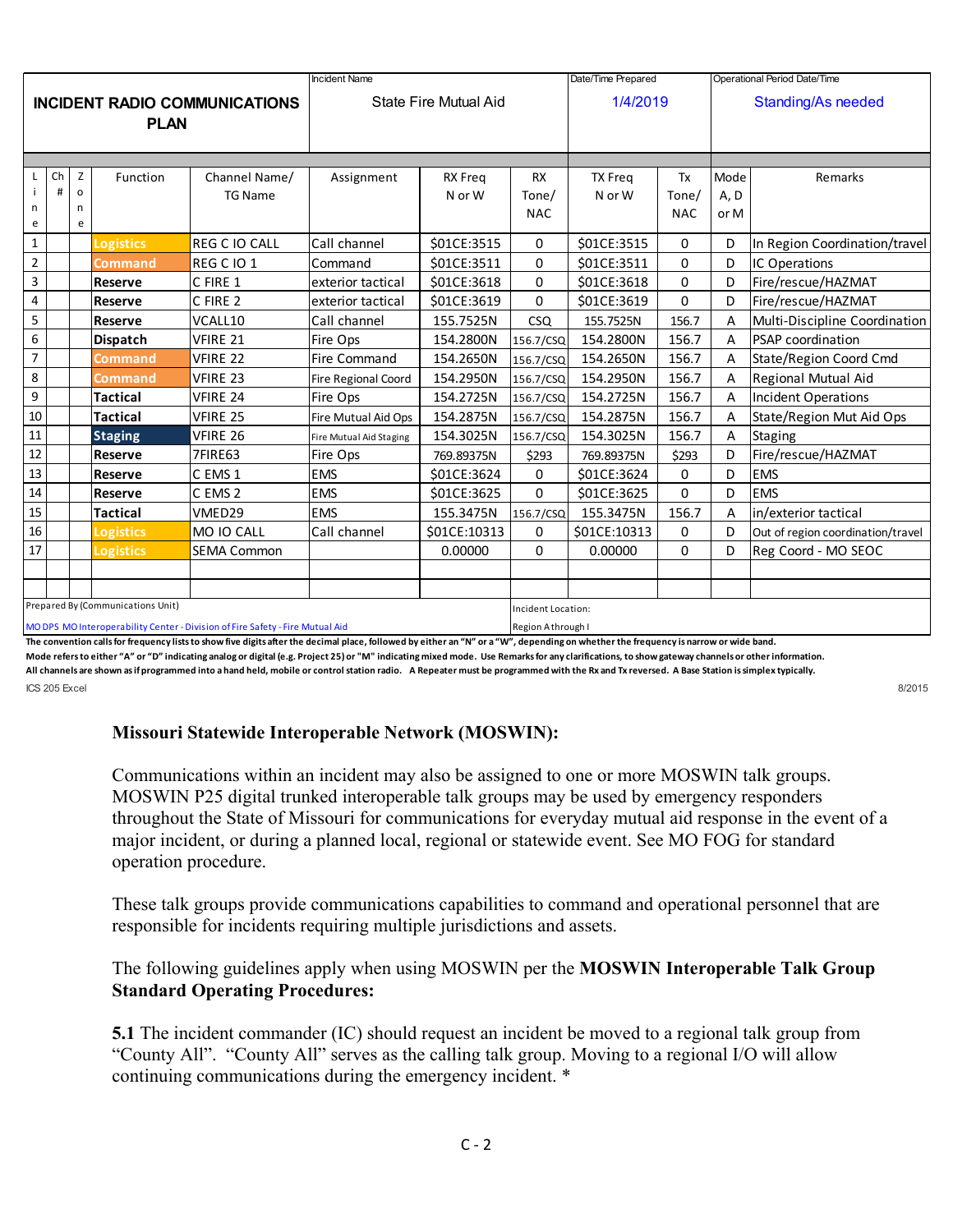**5.2** It will be the responsibility of the incident commander (IC) to collaborate with their primary dispatch center to arrange the movement of the incident to a Regional I/O. It shall be the responsibility of the primary dispatch center to ensure that the regional talk group(s) is available for use.

**5.3** The incident commander (IC) will have the responsibility to establish the COMMAND CHANNEL for the incident. The IC will then assign the Region Fire TAC, Region LAW TAC, or Region Emergency Medical Service (EMS) TAC as the working incident talk group or on scene talk group between units

**5.3.1** While enroute, outside resources shall communicate on the Region Call or Statewide Call. The resource shall utilize this talk group to communicate with the IC, obtain directions, check in to the incident, and be directed to the appropriate talk group as needed.

*\* As detailed in the standing ICS 205 and/or subsequent ICS 205's developed by ESF 2 if necessary to meet the communications needs of the incident responders.*

*When SEOC is not activated, see Missouri Interoperable Field Operations Guide and contact MOSWIN systems administration.* 

**As agreed upon by representation from each mutual aid discipline:** 

*As outlined in NIMS, common terminology for all voice transmissions must be utilized.*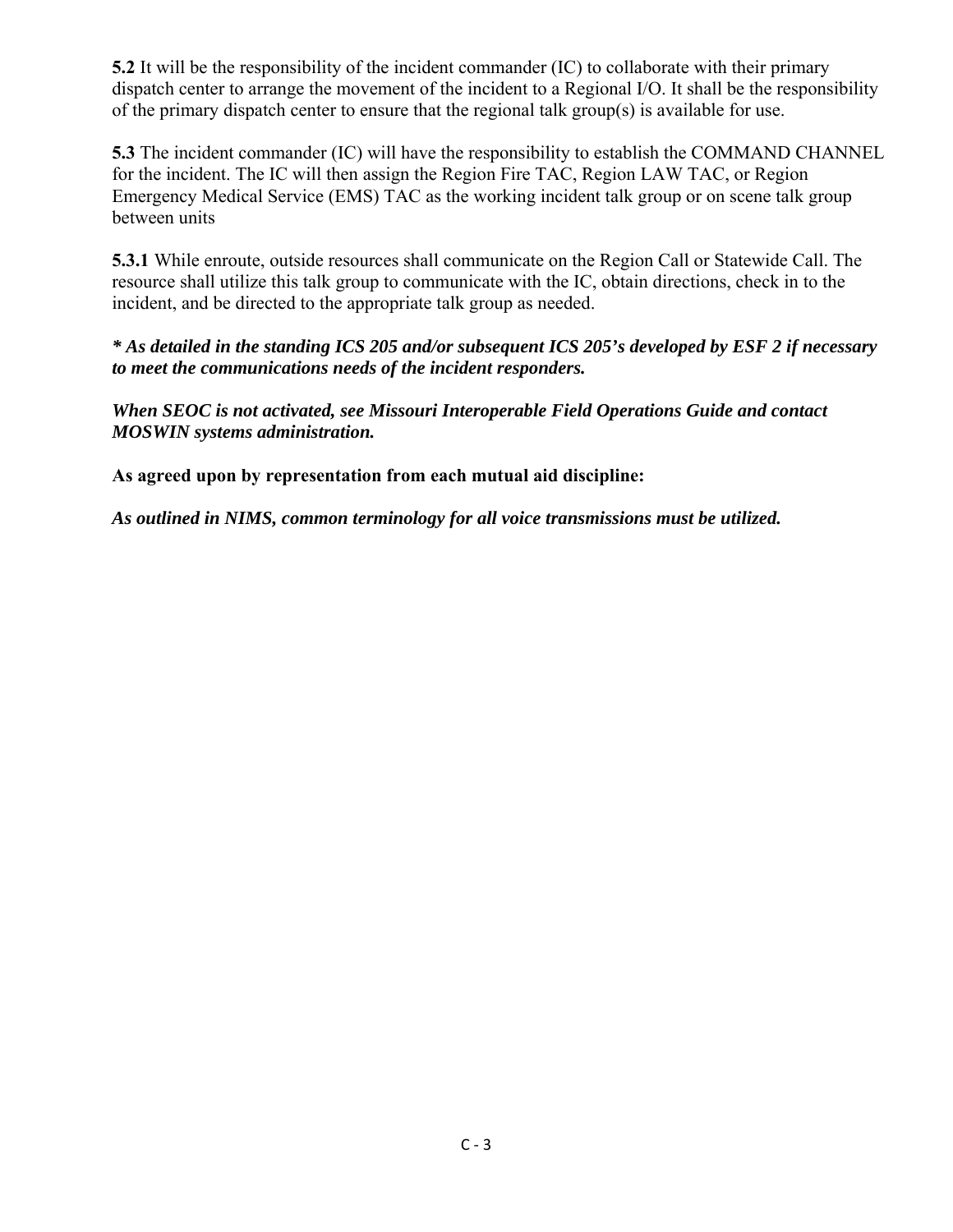# **Appendix D**

## **Supply Checklist**

This is a recommended list of items to consider when deploying.

| Food/Water                                                                      |
|---------------------------------------------------------------------------------|
| Full uniform and discipline specific gear                                       |
| Infectious Disease Control Kit (gloves, goggles, pocket mask etc.)              |
| <b>Shirts</b>                                                                   |
| Sweatshirts                                                                     |
| Pants                                                                           |
| Socks                                                                           |
| <b>Boots</b>                                                                    |
| Jackets                                                                         |
| Underclothing                                                                   |
| Personal toiletry (soap, shampoo, deodorant, toilet paper, shaving kit, towels) |
| Medicines                                                                       |
| Bed roll, pillow                                                                |
| Eye glasses/contacts                                                            |
| Money                                                                           |
| Identification                                                                  |
| Sunscreen                                                                       |

In addition, each organization sending equipment must provide means for paying for fuel.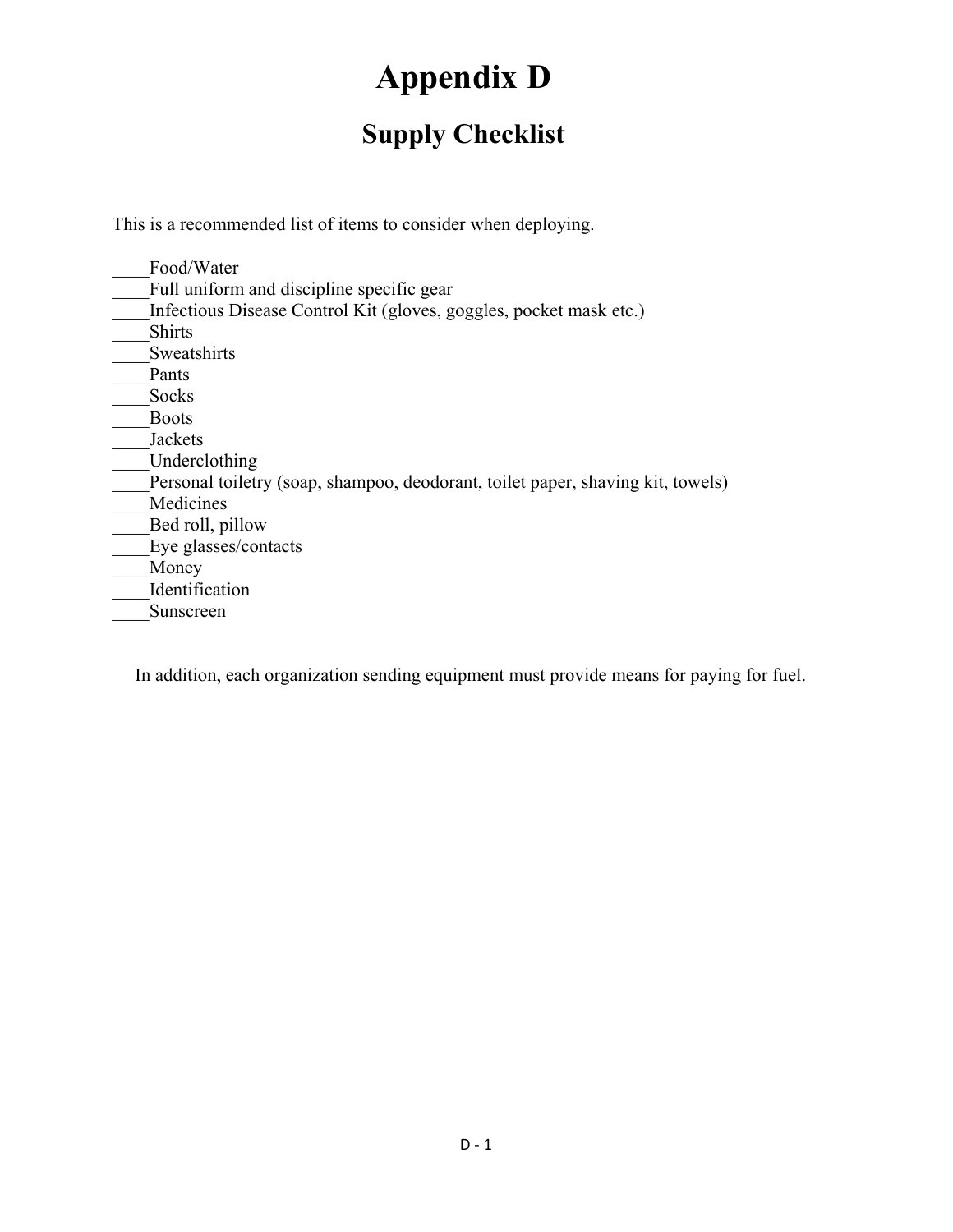# **Appendix E**

### **Mutual Aid Agreement (Template)**

WHEREAS, the jurisdictions/departments of and have deemed it to be critical to the safe, efficient, and expeditious recovery of their community from the effects of the disaster occurring on , and as a result of the implementation of the State Fire Mutual Aid System, enter into this supplemental mutual aid agreement to provide the personnel, equipment, and materials necessary to conduct required life safety response actions; and,

WHEREAS, each party entering into this compact recognizes that this disaster event transcends political jurisdictional boundaries and that intergovernmental coordination is essential in managing this emergency; and,

WHEREAS, each jurisdiction is responsible for responding to an emergency situation and using all available resources to protect the health, safety, and property of the citizens of the affected jurisdiction(s).

WHEREAS, it is desirable and necessary that all available resources of those jurisdictions and their various departments and agencies be made available to respond to this emergency; and,

WHEREAS, Missouri law provides for the execution of such mutual aid agreements among political subdivisions of the State, public safety agencies, fire departments, fire protection districts, and/or volunteer fire protection associations, as authorized by the respective jurisdiction's elected body.

### NOW, THEREFORE, THE MENTIONED JURISDICTIONS DO OFFICIALLY AGREE AS FOLLOWS:

- 1. the contract of the contract of the contract (Responding Agency) agrees to assist \_\_\_\_\_\_\_\_\_\_\_\_\_\_\_\_\_\_\_\_\_\_\_\_\_\_\_\_\_\_\_\_\_\_\_ (Requesting Agency) by furnishing the necessary equipment, personnel, and/or materials to supplement the requesting agencies resources in conducting disaster related emergency protective actions. It is understood that no party shall be required to unduly deplete its resources in furnishing such assistance. If the Responder is unable to meet the Requestor's need for resources, the Requestor will be advised immediately.
- 2. This agreement supplements the existing State Fire Mutual System and that all such relevant processes and procedures identified in that system will be used by all parties to this agreement.
- 3. It shall be the responsibility of each participating jurisdiction to formulate procedural plans and programs for inter-jurisdiction cooperation and for the effective mobilization and de-mobilization of its resources in the performance of these emergency protective measures.
- 4. In formulating such plans, and in carrying them out, the party jurisdictions, insofar as practical, shall:
	- a. Protect and assure uninterrupted delivery of services, medicines, water, food, energy and fuel, search and rescue, and/or critical lifeline equipment, services, and resources, both human and material.
	- b. Provide, to the extent authorized by law, for temporary suspension of any local statutes so that the jurisdiction requested to render mutual aid can take action necessary to provide/make available the resources covered by this agreement in accordance with the terms hereof and the State Fire Mutual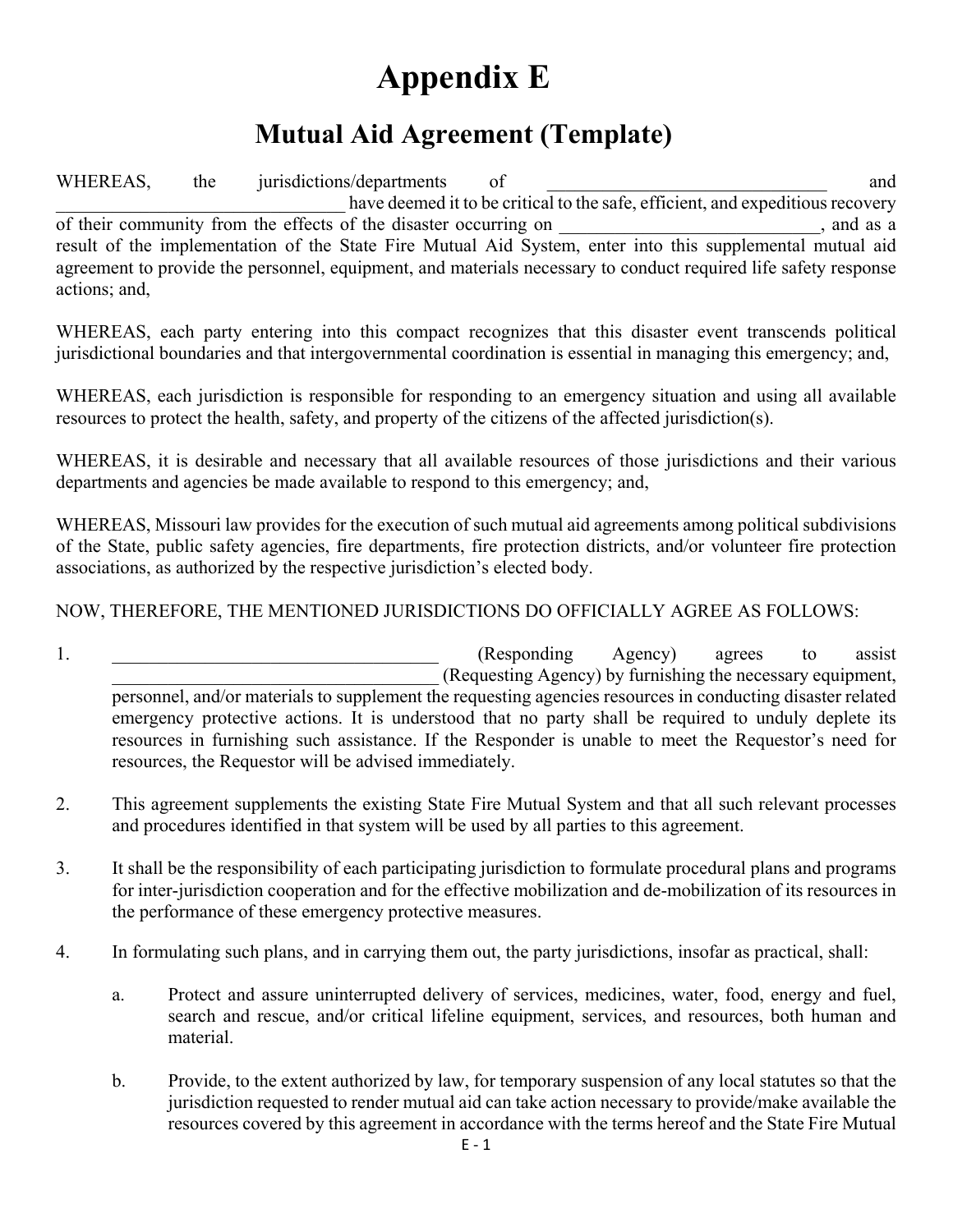Aid System; provided that it is understood that the jurisdiction rendering aid may withhold resources to the extent necessary to provide reasonable protection for themselves.

- 5. Documentation of hours worked, equipment used, and materials expended will be maintained by the Responder and provided to the Requestor as required for documentation of eligible expenses and reimbursement. Reimbursement rates will be as identified in Attachment A to this supplemental agreement.
- 6. It is expressly understood that any mutual aid extended under this agreement is furnished in accordance with RSMo Chapter 44 Section 44.090, Chapter 70 Section 70.837, Chapter 320 Section 320.090, and other applicable provisions of law. Management of an incident shall remain with the jurisdiction in which the incident occurred. Agencies providing assistance shall assign an agency representative to report to the official in charge/incident commander. The official in charge/incident commander may mission assign responding mutual assistance agencies, but each agency's representative retains supervision of their personnel and resources and may withdraw their resources at any time.
- 7. The provisions of this agreement shall not limit or restrict the duties and obligations of the State of Missouri to respond to emergencies within the jurisdictional confines of parties to this agreement or for any other jurisdiction that may be impacted by a disaster.
- 8. The Responder may assume in whole or in part such loss, damage, expense, or other cost, or may loan such equipment or donate such services to the Requestor without charge or cost. Any two or more party jurisdictions may enter into supplementary agreements establishing a different allocation of costs among those jurisdictions.
- 9. Each party jurisdiction shall provide for the payment of compensation and death benefits to injured members of the emergency forces of that jurisdiction and representatives of deceased members of such forces in case such members sustain injuries or die as a result of rendering aid pursuant to this compact, in the same manner and on the same terms as if the injury or death were sustained within their own jurisdiction.
- 10. Parties to this agreement will request that personnel and equipment not under their direct authority honor the conditions of this agreement and support calls for assistance in response to a disaster.
- 11. The Requestor shall indemnify, defend, and hold blameless the Responder arising from the performance of duties in response to an emergency incident pursuant to this agreement. Officers or employees of a party jurisdiction rendering aid in another jurisdiction pursuant to this agreement shall be considered agents of the Requestor for tort liability and immunity purposes; and no party jurisdiction or its officers or employees rendering aid in another jurisdiction pursuant to this agreement shall be liable on account of any act or omission in good faith on the part of such forces while so engaged or on account of the maintenance or use of any equipment or supplies in connection therewith. Good faith in this article shall not include willful misconduct, gross negligence, or recklessness.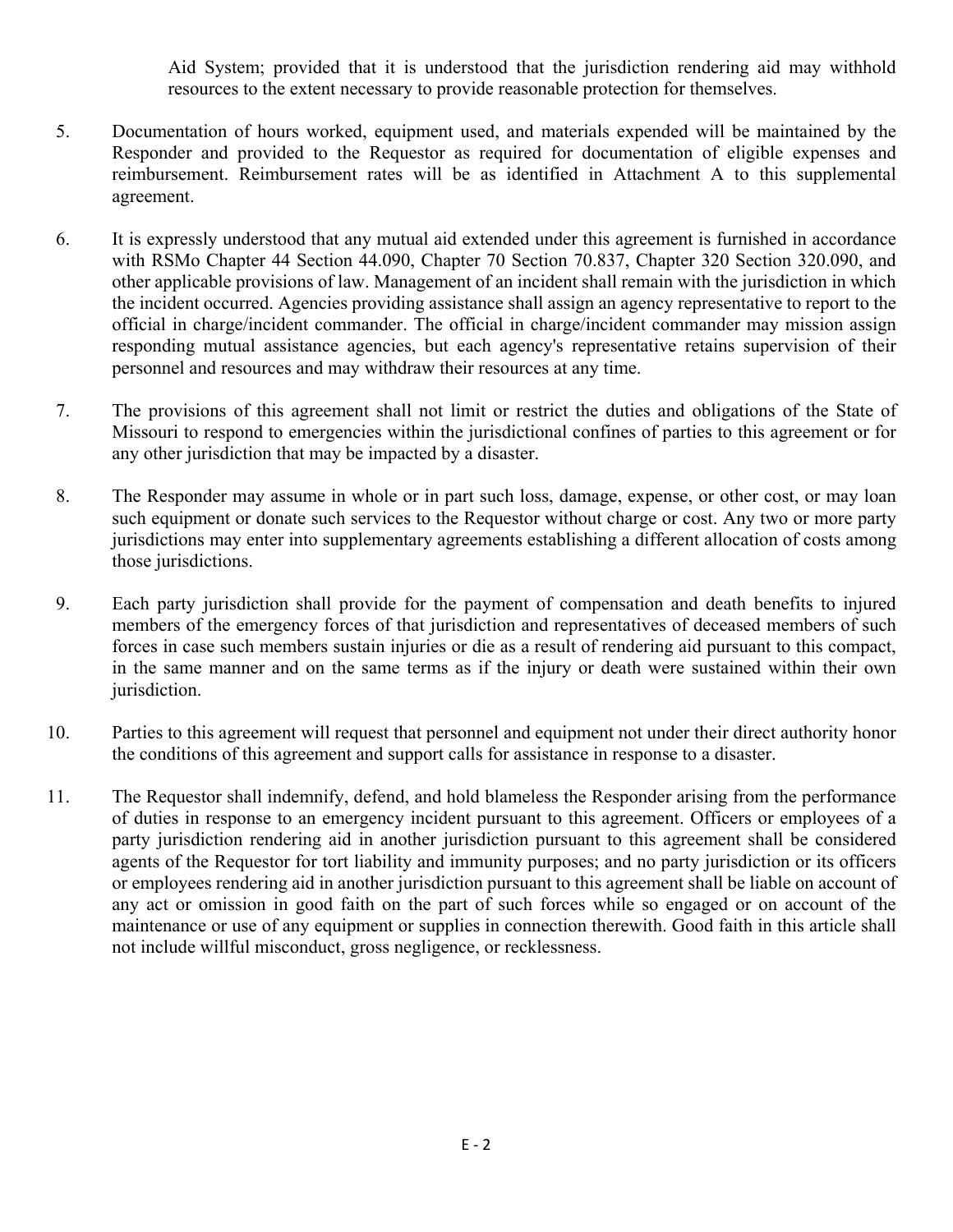12. This agreement shall become effective as to each party when executed by the party, and shall remain operative and effective as between each and every party that has heretofore or hereafter executed this agreement, until the party terminates participation in this agreement. Execution of this agreement shall be as follows:

| Jurisdiction/Department | Jurisdiction/Department |
|-------------------------|-------------------------|
| Name (Print)            | Name (Print)            |
| Position/Title          | Position/Title          |
| Signature               | Signature               |
| Date                    | Date                    |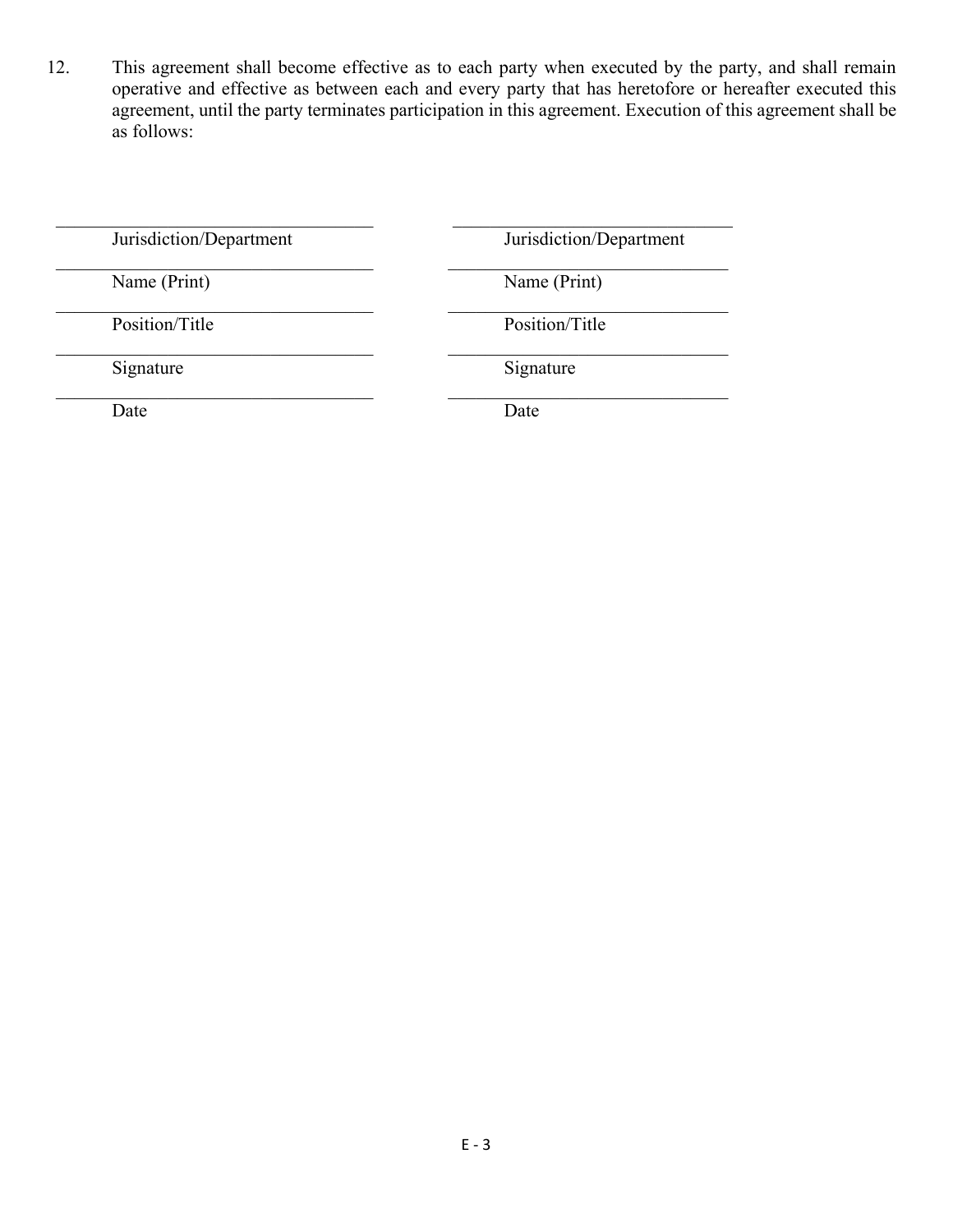#### **ATTACHMENT A**

### **SCHEDULE OF REIMBURSEMENT RATES**

| Classification    | Rate |
|-------------------|------|
|                   |      |
|                   |      |
| <b>EQUIPMENT:</b> |      |
| Item              | Rate |
|                   |      |
|                   |      |
|                   |      |
| <b>MATERIALS:</b> |      |
| Item              | Rate |
|                   |      |
|                   |      |

**LABOR:** 

(NOTE: Additional pages may be used as necessary. Labor rates should include any applicable fringe benefits. If standard FEMA rates are to be used indicate "FEMA Rates" in the applicable line.)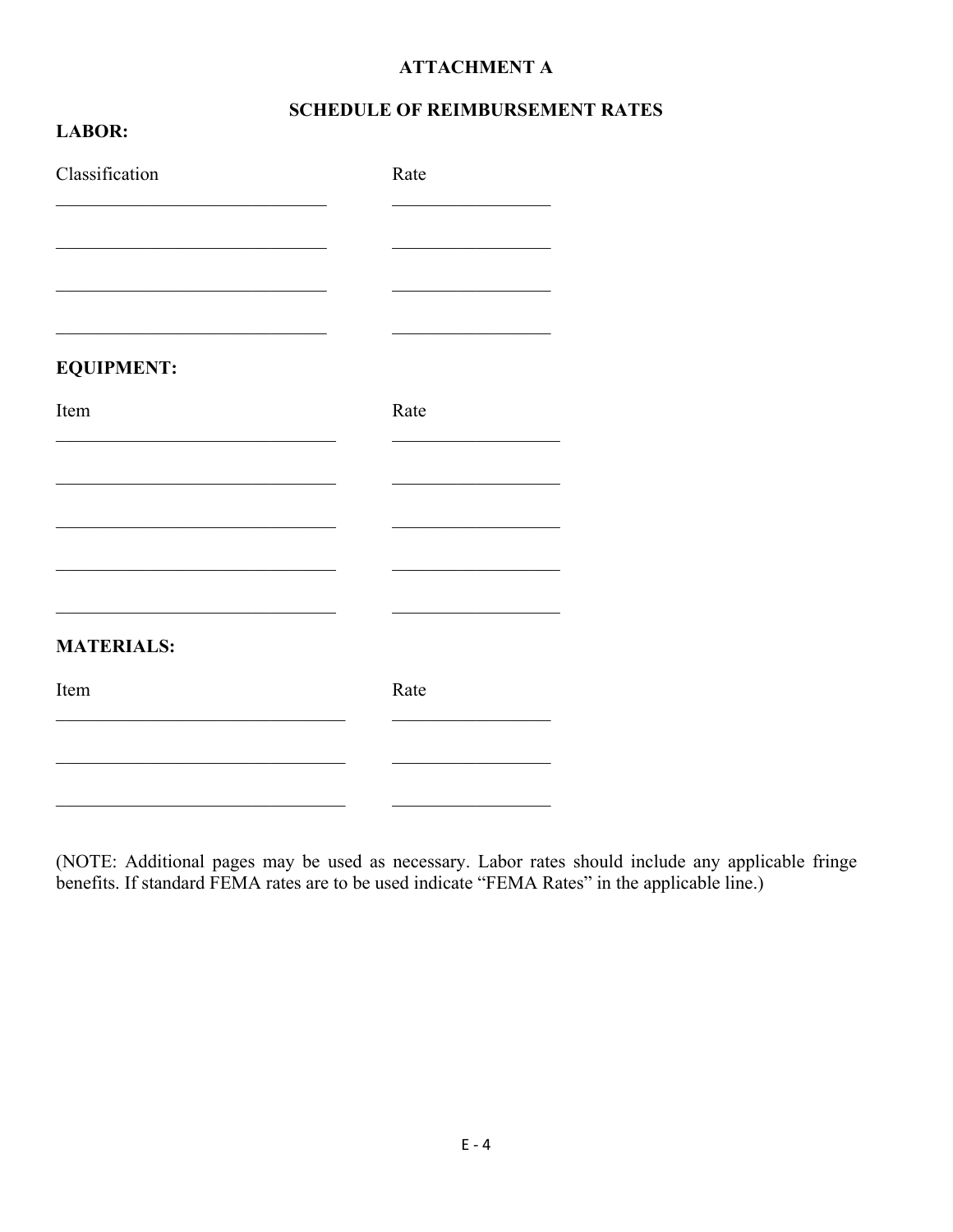# **Appendix F**

### **Statutes**

#### **44.090. Mutual-aid agreements — participation in statewide mutual aid system reimbursement for services provided, benefits. —**

- i. The executive officer of any political subdivision or public safety agency may enter into mutual-aid arrangements or agreements with other public and private agencies within and without the state for reciprocal emergency aid. Such arrangements or agreements shall be consistent with the state disaster plan and program and the provisions of section 70.837 and section 320.090. In time of emergency it shall be the duty of each local organization for emergency management to render assistance in accordance with the provisions of such mutual-aid arrangements or agreements.
- ii. Any contracts that are agreed upon may provide for compensation from the parties and other terms that are agreeable to the parties and may be for an indefinite period as long as they include a sixty-day cancellation notice provision by either party. The contracts agreed upon may not be entered into for the purpose of reduction of staffing by either party.
- iii. At the time of significant emergency such as fire, earthquake, flood, tornado, hazardous material incident, terrorist incident, or other such man-made or natural emergency disaster or public safety need anywhere within the state or bordering states, the highest ranking official of any political subdivision or public safety agency or their designee may render aid to or request aid from any jurisdiction, agency, or organization even without written agreement, as long as he or she is in accordance with the policies and procedures set forth by the governing boards of those jurisdictions, agencies, or organizations. A public safety need, as used in this section, shall include any event or incident necessitating mutual-aid assistance from another public safety agency.
- iv. When responding to mutual aid or emergency aid requests, political subdivisions or public safety agencies shall be subject to all provisions of law as if it were providing service within its own jurisdiction.
- v. All political subdivisions and public safety agencies within the state are, upon enactment of this legislation or execution of an agreement, automatically a part of the Missouri statewide mutual aid system. A political subdivision within the state may elect not to participate in the statewide mutual aid system upon enacting an appropriate resolution by its governing body declaring that it elects not to participate in the statewide mutual aid system and by providing a copy of the resolution to the director of the department of public safety or his or her designee.
- vi. The Missouri mutual aid system shall be administered by the department of public safety, which may authorize any organization to assist in the administration of the mutual aid system. The department of public safety may promulgate rules for this section. Any rule or portion of a rule, as that term is defined in section 536.010, that is created under the authority delegated in this section shall become effective only if it complies with and is subject to all of the provisions of chapter 536 and, if applicable, section 536.028. This section and chapter 536 are nonseverable and if any of the powers vested with the general assembly under chapter 536 to review, to delay the effective date, or to disapprove and annul a rule are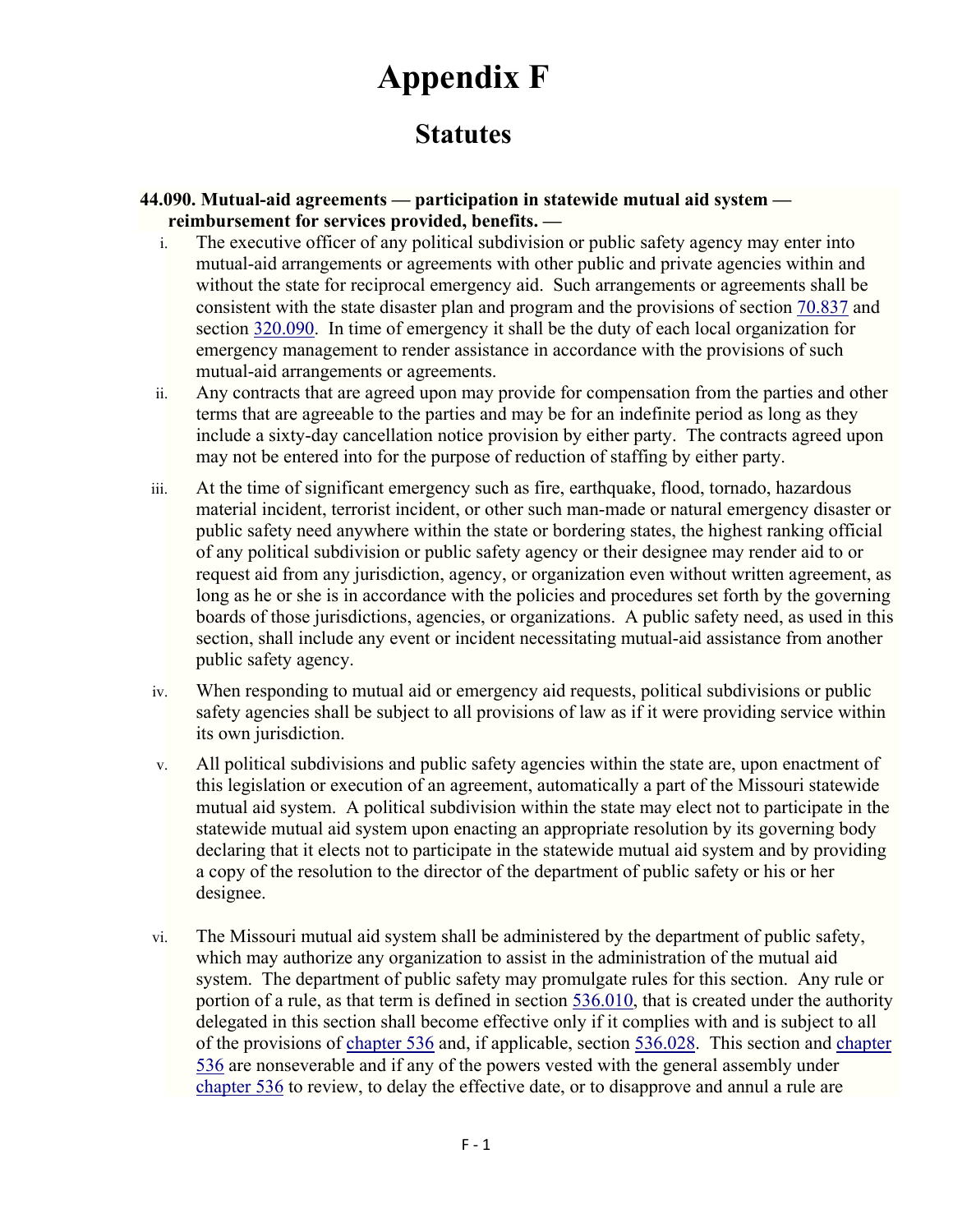subsequently held unconstitutional, then the grant of rulemaking authority and any rule proposed or adopted after August 28, 2009, shall be invalid and void.

- vii. For the purpose of this section, public safety agencies shall include, but shall not be limited to, fire service organizations, law enforcement agencies, emergency medical service organizations, public health and medical personnel, emergency management officials, infrastructure departments, public works agencies, and those other agencies, organizations, departments, and specialized emergency response teams that have personnel with special skills or training that are needed to provide services during an emergency, public safety need, or disaster, declared or undeclared.
- viii. It shall be the responsibility of each political subdivision and public safety agency to adopt and put into practice the National Incident Management System promulgated by the United States Department of Homeland Security.
- ix. In the event of a disaster or other public safety need that is beyond the capability of local political subdivisions, the local governing authority or public safety agency having jurisdiction may request assistance under this section.
- x. Any entity or individual that holds a license, certificate, or other permit issued by a participating political subdivision, public safety agency, or state shall be deemed licensed, certified, or permitted in the requesting political subdivision or public safety agency's jurisdiction for the duration of the emergency or authorized drill.
- xi. Reimbursement for services rendered under this section shall be in accordance with any local, state and federal guidelines. Any political subdivision or public safety agency providing assistance shall receive appropriate reimbursement according to those guidelines.
- xii. Applicable benefits normally available to personnel while performing duties for their jurisdiction are also available to such persons when an injury or death occurs when rendering assistance to another political subdivision or public safety agency under this section. Responders shall be eligible for the same state and federal benefits that may be available to them for line-of-duty deaths or injuries, if such services are otherwise provided for within their jurisdiction.
- xiii. For the purposes of liability, all members of any political subdivision or public safety agency responding under operational control of the requesting political subdivision or a public safety agency are deemed employees of such responding political subdivision or public safety agency and are subject to the liability and workers' compensation provisions provided to them as employees of their respective political subdivision or public safety agency.

### **320.090. Emergency services, contracts for mutual aid operative in disasters requirements.**

5. Any municipal fire department, fire protection district or volunteer fire protection association, as defined by section 320.300, may enter into contracts providing for mutual aid regarding emergency services provided by such fire department, fire protection district or volunteer fire protection association. The contracts that are agreed upon may provide for compensation from the parties and other terms that are agreeable to the parties and may be for an indefinite period as long as they include a sixty-day cancellation notice by either party. The contracts agreed upon may not be entered into for the purpose of reduction of manpower by either party.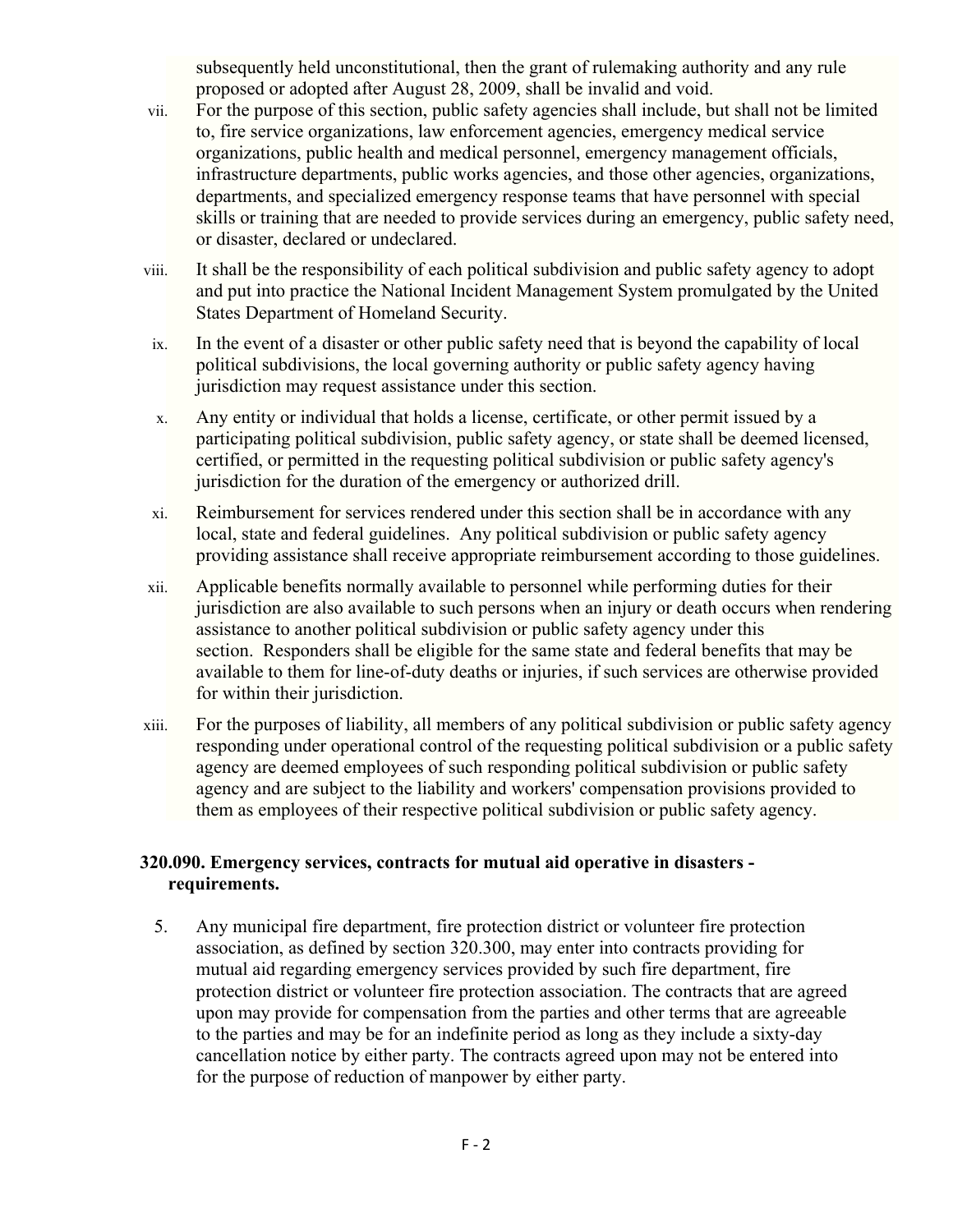- 6. Any municipal fire department, fire protection association or volunteer fire protection association may provide assistance to any other municipal fire department, fire protection district or volunteer fire protection association in the state at the time of significant emergency such as a fire, earthquake, flood, tornado, hazardous material incident or other such disaster. The chief or highest ranking fire officer may render aid to any requesting fire department, fire protection district or volunteer fire protection association as long as he is acting in accordance with the policies and procedures set forth by the governing board of that governmental entity or association.
- 7. When responding on mutual aid or emergency aid requests, the fire department, fire protection district, or volunteer fire association shall be subject to all provisions of law as if it were providing service within its own jurisdiction.

### **320.271**. **Information to be filed with fire marshal, by certain fire protection organizations — when — identification numbers. —**

All fire protection districts, fire departments, and all volunteer fire protection associations as defined in section 320.300 shall complete and file with the state fire marshal within sixty days after January 1, 2008, and annually thereafter, a fire department registration form provided by the state fire marshal. The state fire marshal may issue a fire department identification number to each registered fire protection district, fire department, or volunteer fire protection association based upon such registration. The state fire marshal may conduct periodic reviews of the information provided on each fire department registration form, and may deny or revoke a fire department identification number based upon the information provided.

### **320.300. Volunteer fire protection association, definition. —**

**1.** As used in sections 320.300 to 320.310, the phrase **"volunteer fire protection association"** means any fire department, including a municipal fire department, which is staffed by volunteers and organized for the purpose of combating fires in a specified area. The provisions of sections 320.300 to 320.310 shall apply only to volunteer fire protection associations either partially or wholly funded by membership or subscriber fees and shall not apply to fire protection districts supported by local tax revenues, or which have contracted with a political subdivision to respond to fires within the area of an association's boundaries.

#### **320.310. Boundaries, filing with county – sole providers, when.**

- 1. All volunteer fire protection associations as defined in section 320.300 shall identify the association's boundaries and file the same with the county administrative body.
- 2. Except as provided in section 320.090 and section 44.090, and except for state agencies that engage in fire suppression and related activities, those fire protection districts, municipal fire departments, and volunteer fire protection associations, as defined in section 320.300, shall be the sole provider of fire suppression and related activities. For the purposes of this subsection, the term **"related activities"** shall mean only fire prevention, rescue, hazardous material response, or special operation within their legally defined boundaries.
- 3. Only upon approval by the governing body of a municipal fire department, fire protection district, or volunteer fire association registered with the office of the state fire marshal, as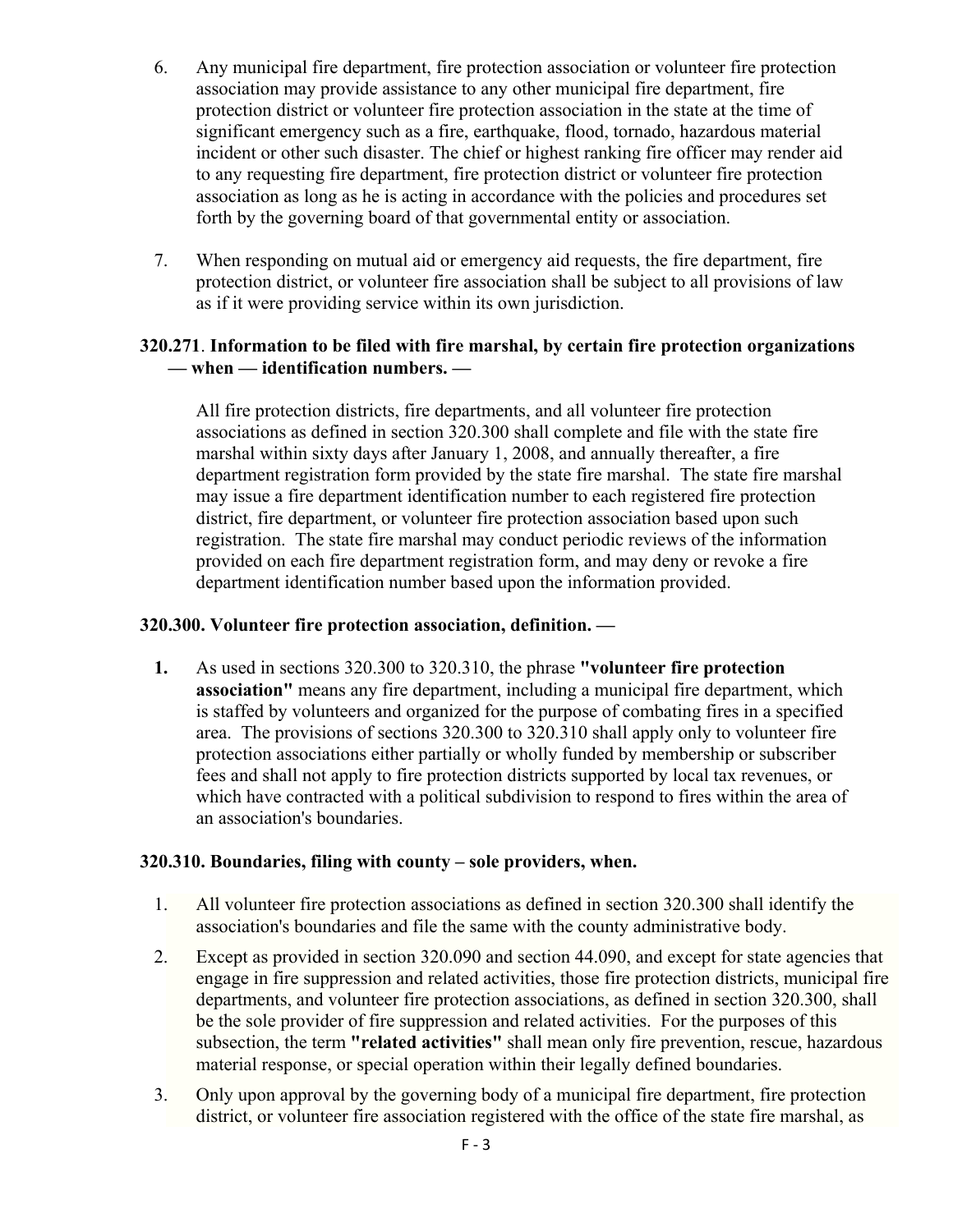required by section 320.271, shall any other association, organization, group, or political subdivision be authorized to provide the fire suppression response and related activities referenced in subsection 2 of this section within the legally defined boundaries of any municipal fire department, fire protection district, or volunteer fire association.

- 4. Any such association, group, or political subdivision denied approval to operate within the established boundaries of a fire department or volunteer fire association may appeal that decision within thirty days of the decision to the circuit court having jurisdiction for a trial de novo.
- 5. Notwithstanding the provisions of subsections 2 and 3 of this section, ambulance services and districts which are or will be licensed, formed, or operated under chapter 190 may provide emergency medical services and nonemergency medical transport within the geographic boundaries of a fire department. Nothing in this section shall supersede the provisions set forth in section 67.300, chapter 190, or chapter 321.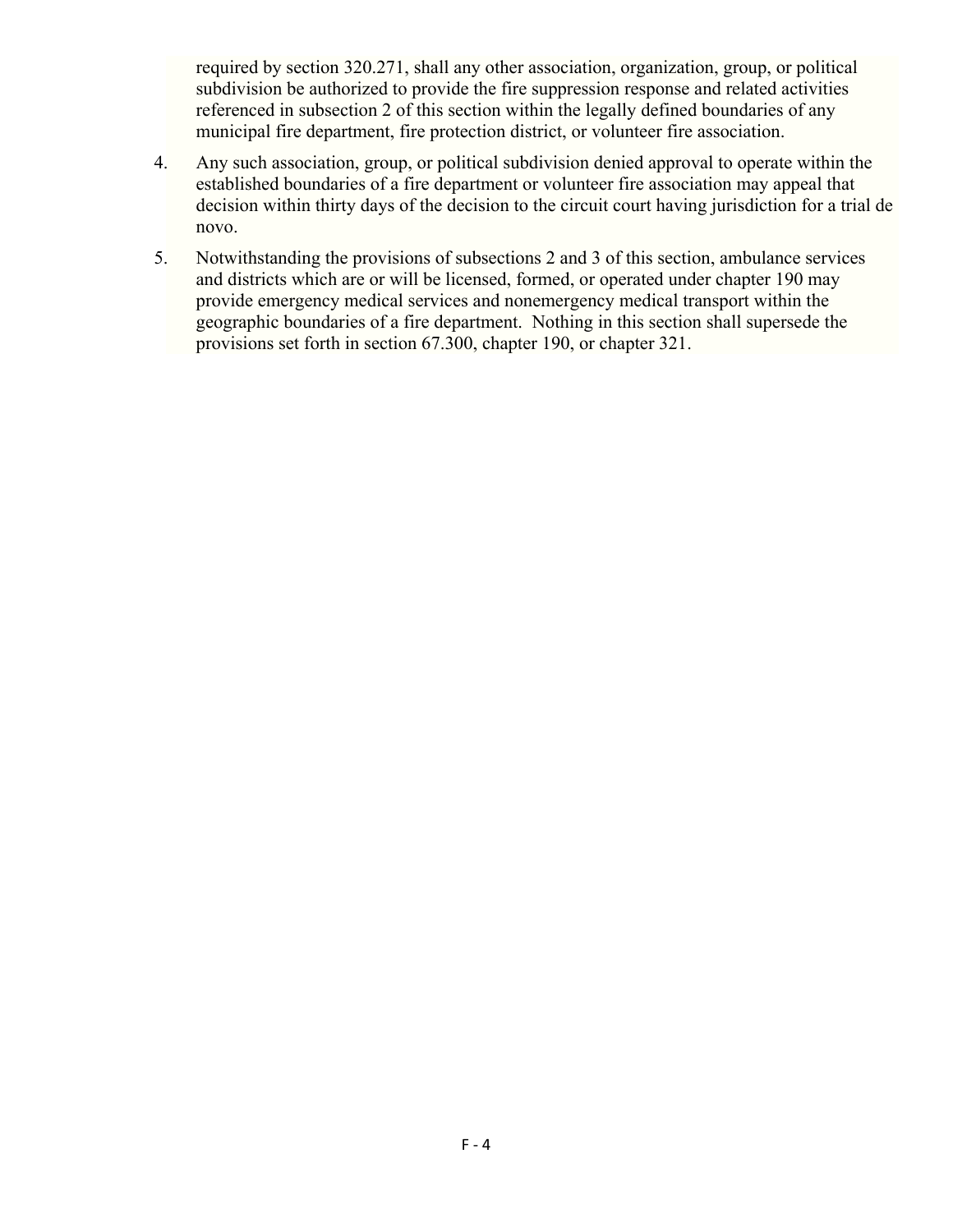**Appendix G ICS Forms 204 and 214**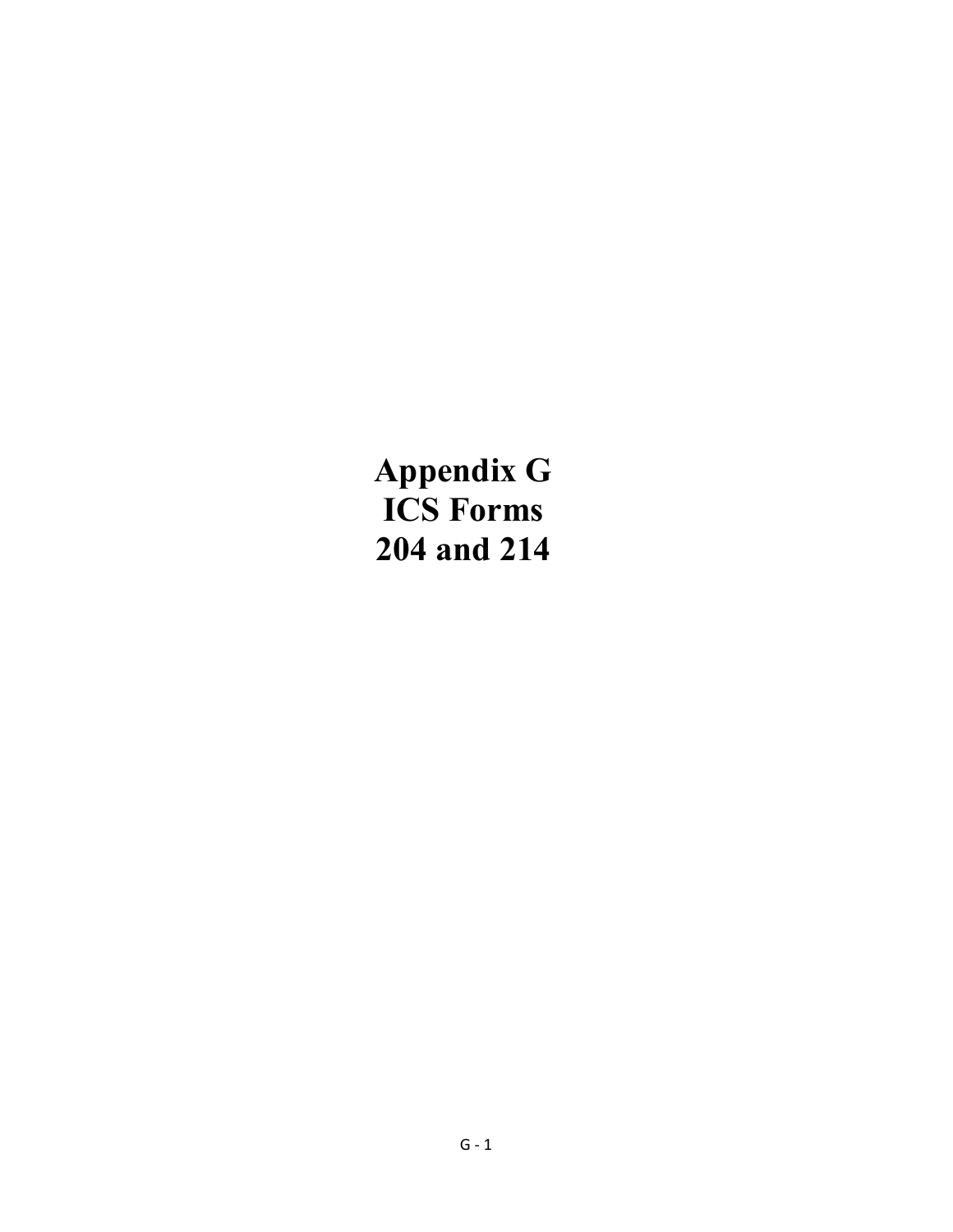### **Assignment List - ICS 204**

| 1. Incident Name:                |                  | 2. Operational Period:<br>Date From:<br>Time From: |                                                                           | Date To:<br>Time To:                                                               | 3.<br><b>Branch:</b>                                              |  |  |  |
|----------------------------------|------------------|----------------------------------------------------|---------------------------------------------------------------------------|------------------------------------------------------------------------------------|-------------------------------------------------------------------|--|--|--|
| 4. Operations Personnel: Name    | <b>Division:</b> |                                                    |                                                                           |                                                                                    |                                                                   |  |  |  |
| <b>Operations Section Chief:</b> |                  | the control of the control of the control of       |                                                                           |                                                                                    |                                                                   |  |  |  |
| <b>Branch Director:</b>          |                  |                                                    |                                                                           |                                                                                    | Group:                                                            |  |  |  |
| Division/Group Supervisor:       |                  |                                                    |                                                                           |                                                                                    | <b>Staging Area:</b>                                              |  |  |  |
| 5. Resources Assigned:           |                  |                                                    |                                                                           |                                                                                    | Reporting Location,                                               |  |  |  |
| Resource Identifier              | Leader           |                                                    | # of<br>Persons<br>Contact (e.g., phone, pager, radio<br>frequency, etc.) |                                                                                    | Special Equipment and<br>Supplies, Remarks, Notes,<br>Information |  |  |  |
|                                  |                  |                                                    |                                                                           |                                                                                    |                                                                   |  |  |  |
|                                  |                  |                                                    |                                                                           |                                                                                    |                                                                   |  |  |  |
|                                  |                  |                                                    |                                                                           |                                                                                    |                                                                   |  |  |  |
|                                  |                  |                                                    |                                                                           |                                                                                    |                                                                   |  |  |  |
|                                  |                  |                                                    |                                                                           |                                                                                    |                                                                   |  |  |  |
|                                  |                  |                                                    |                                                                           |                                                                                    |                                                                   |  |  |  |
|                                  |                  |                                                    |                                                                           |                                                                                    |                                                                   |  |  |  |
|                                  |                  |                                                    |                                                                           |                                                                                    |                                                                   |  |  |  |
| 6. Work Assignments:             |                  |                                                    |                                                                           |                                                                                    |                                                                   |  |  |  |
|                                  |                  |                                                    |                                                                           |                                                                                    |                                                                   |  |  |  |
|                                  |                  |                                                    |                                                                           |                                                                                    |                                                                   |  |  |  |
|                                  |                  |                                                    |                                                                           |                                                                                    |                                                                   |  |  |  |
|                                  |                  |                                                    |                                                                           |                                                                                    |                                                                   |  |  |  |
|                                  |                  |                                                    |                                                                           |                                                                                    |                                                                   |  |  |  |
|                                  |                  |                                                    |                                                                           |                                                                                    |                                                                   |  |  |  |
| 7. Special Instructions:         |                  |                                                    |                                                                           |                                                                                    |                                                                   |  |  |  |
|                                  |                  |                                                    |                                                                           |                                                                                    |                                                                   |  |  |  |
|                                  |                  |                                                    |                                                                           |                                                                                    |                                                                   |  |  |  |
|                                  |                  |                                                    |                                                                           |                                                                                    |                                                                   |  |  |  |
|                                  |                  |                                                    |                                                                           | 8. Communications (radio and/or phone contact numbers needed for this assignment): |                                                                   |  |  |  |
| Name/Function                    |                  |                                                    |                                                                           | Primary Contact: indicate cell, pager, or radio (frequency/system/channel)         |                                                                   |  |  |  |
|                                  |                  |                                                    |                                                                           |                                                                                    |                                                                   |  |  |  |
|                                  |                  |                                                    |                                                                           |                                                                                    |                                                                   |  |  |  |
|                                  |                  |                                                    |                                                                           |                                                                                    |                                                                   |  |  |  |
| 9. Prepared by: Name:            |                  |                                                    |                                                                           | Position/Title: Signature: Signature:                                              |                                                                   |  |  |  |
| <b>ICS 204</b>                   | IAP Page _       |                                                    | Date/Time:                                                                |                                                                                    |                                                                   |  |  |  |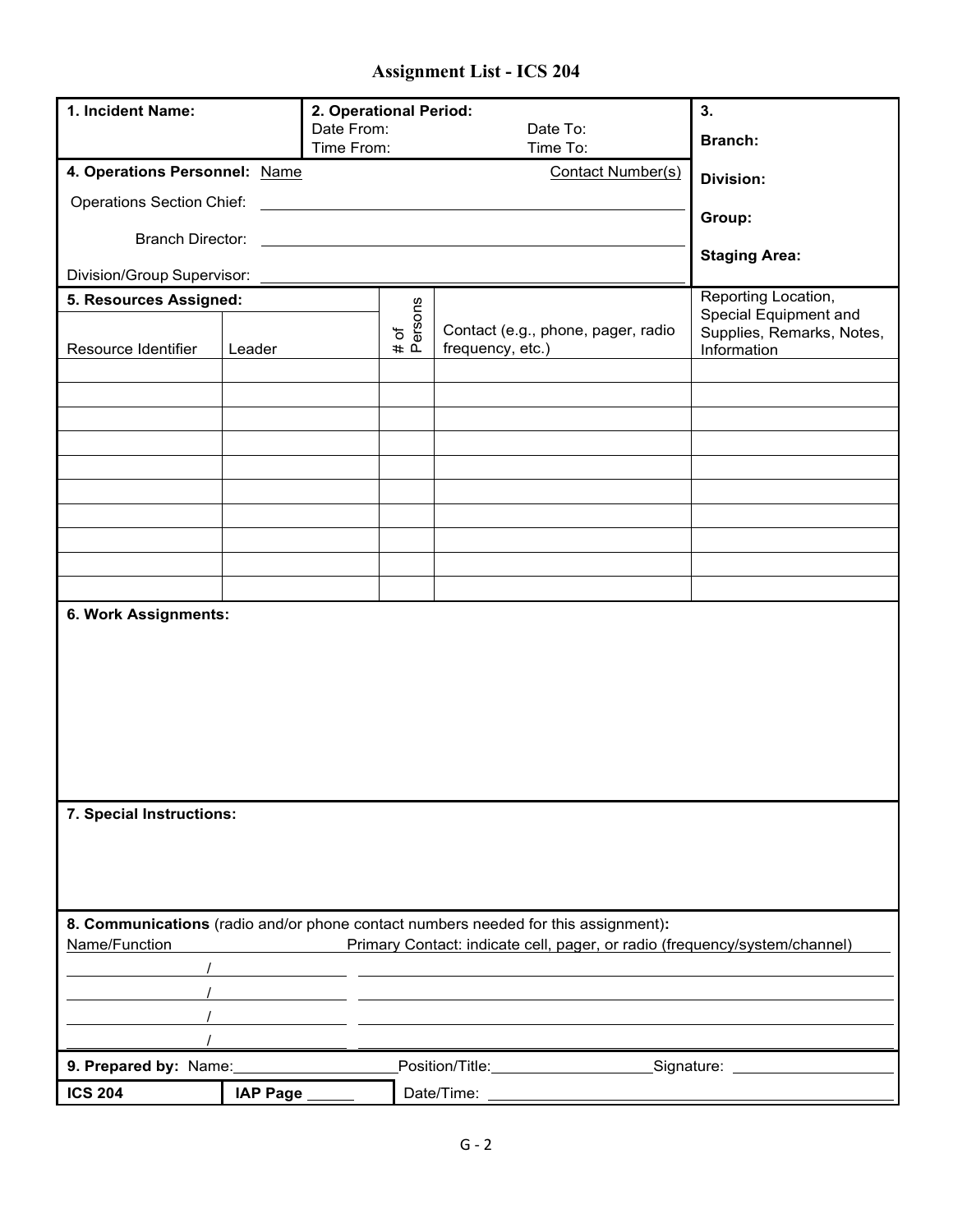| 1. Incident Name:      |                           | 2. Operational Period: Date From: | Time From: | Date To:<br>Time To:       |
|------------------------|---------------------------|-----------------------------------|------------|----------------------------|
| 3. Name:               |                           | 4. ICS Position:                  |            | 5. Home Agency (and Unit): |
| 6. Resources Assigned: |                           |                                   |            |                            |
| Name                   |                           | <b>ICS Position</b>               |            | Home Agency (and Unit)     |
|                        |                           |                                   |            |                            |
|                        |                           |                                   |            |                            |
|                        |                           |                                   |            |                            |
|                        |                           |                                   |            |                            |
|                        |                           |                                   |            |                            |
|                        |                           |                                   |            |                            |
|                        |                           |                                   |            |                            |
| 7. Activity Log:       |                           |                                   |            |                            |
| Date/Time              | <b>Notable Activities</b> |                                   |            |                            |
|                        |                           |                                   |            |                            |
|                        |                           |                                   |            |                            |
|                        |                           |                                   |            |                            |
|                        |                           |                                   |            |                            |
|                        |                           |                                   |            |                            |
|                        |                           |                                   |            |                            |
|                        |                           |                                   |            |                            |
|                        |                           |                                   |            |                            |
|                        |                           |                                   |            |                            |
|                        |                           |                                   |            |                            |
|                        |                           |                                   |            |                            |
|                        |                           |                                   |            |                            |
|                        |                           |                                   |            |                            |
|                        |                           |                                   |            |                            |
|                        |                           |                                   |            |                            |
|                        |                           |                                   |            |                            |
|                        |                           |                                   |            |                            |
|                        |                           |                                   |            |                            |
| <b>ICS 214, Page 1</b> |                           |                                   |            |                            |

**Activity Log - ICS 214**